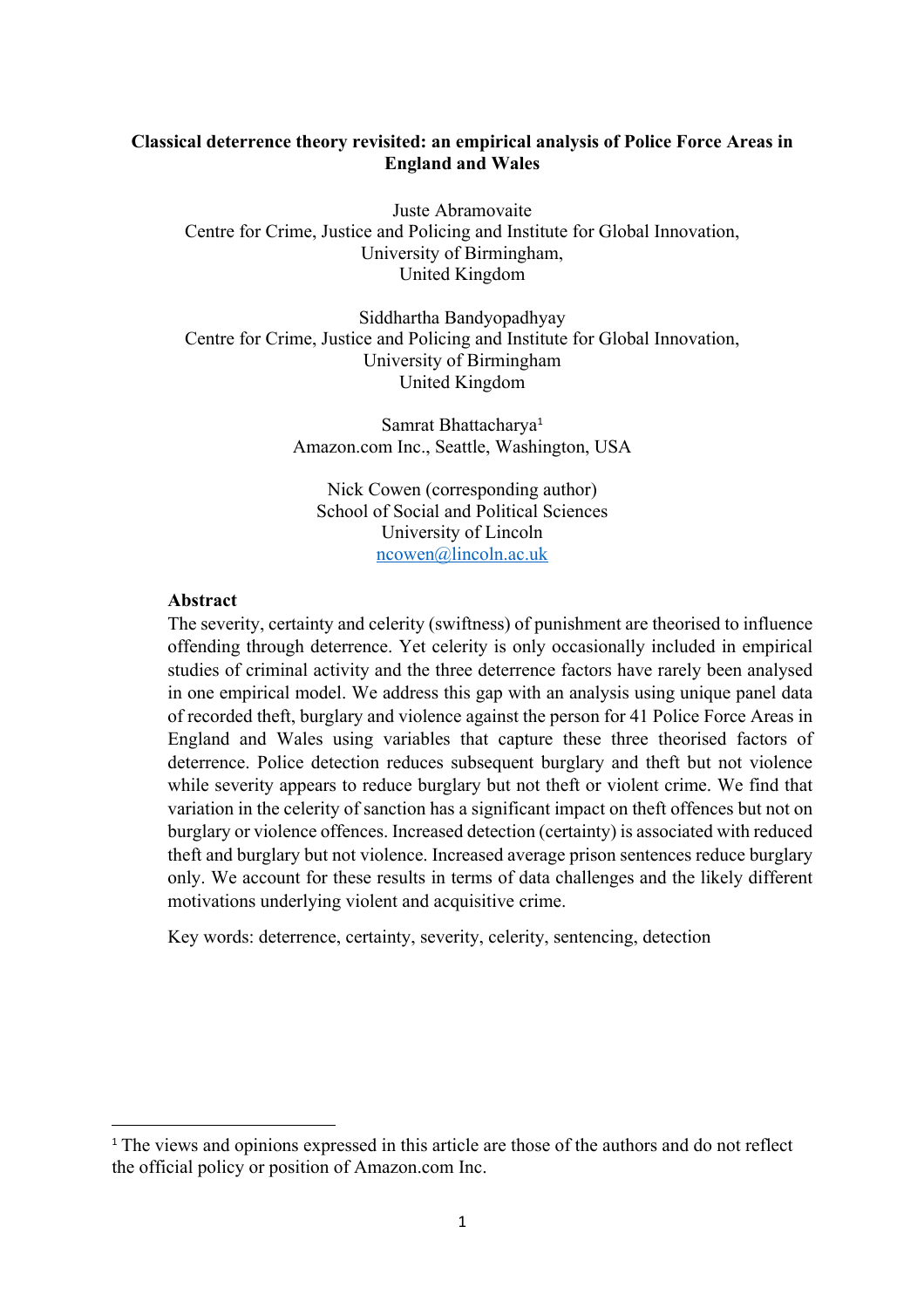#### **Introduction**

The classical theory of deterrence developed from the work of three modern philosophers: Hobbes (1651), Beccaria (1872) and Bentham (1789). They believed that if punishment is severe, certain and swift, a rational individual will weigh potential gains and losses before engaging in illegal activity and will be discouraged from breaking the law if the loss is greater than the gain. Severity of punishment is believed to be one of the key elements implemented by the criminal law to encourage citizens to obey the law. Certainty of that punishment implies that the sanction is more likely to be implemented against the offender if the crime is committed. Further, it has been proposed that the punishment must be swift in order to deter the crime. Classical deterrence theory consists of these three key components, the so-called "*3 Cs"* (Severity, Certainty and Celerity) of punishment. Of the three components of the deterrence theory, severity has often been measured by length of prison sentence and certainty by detection rates or arrest rates (**for the relevant papers in this area please see the section** Previous Research). Curiously, celerity, as a component of deterrence, has been rarely tested empirically. Yet policymakers commonly assume that access to speedy justice is crucial both for reducing crime and satisfying the interests of victims.

For example, in the United Kingdom, New Labour governments, following Tony Blair's slogan, 'tough on crime, tough on the causes of crime', made access to swift criminal justice a key policy priority (Morgan, 2008). One influential government strategy document promised that 'cases that need the court process will be dealt with fairly but as quickly as possible' while introducing wider use of 'summary' procedures including dealing with cases just a day after initial charge (Home Office, 2004, 2006). Using remarkably similar language and rationale, the Coalition Government (2010-2015) following New Labour proclaimed: 'Justice needs to be swift if it is to be effective. Offenders need to be made to face the consequences of their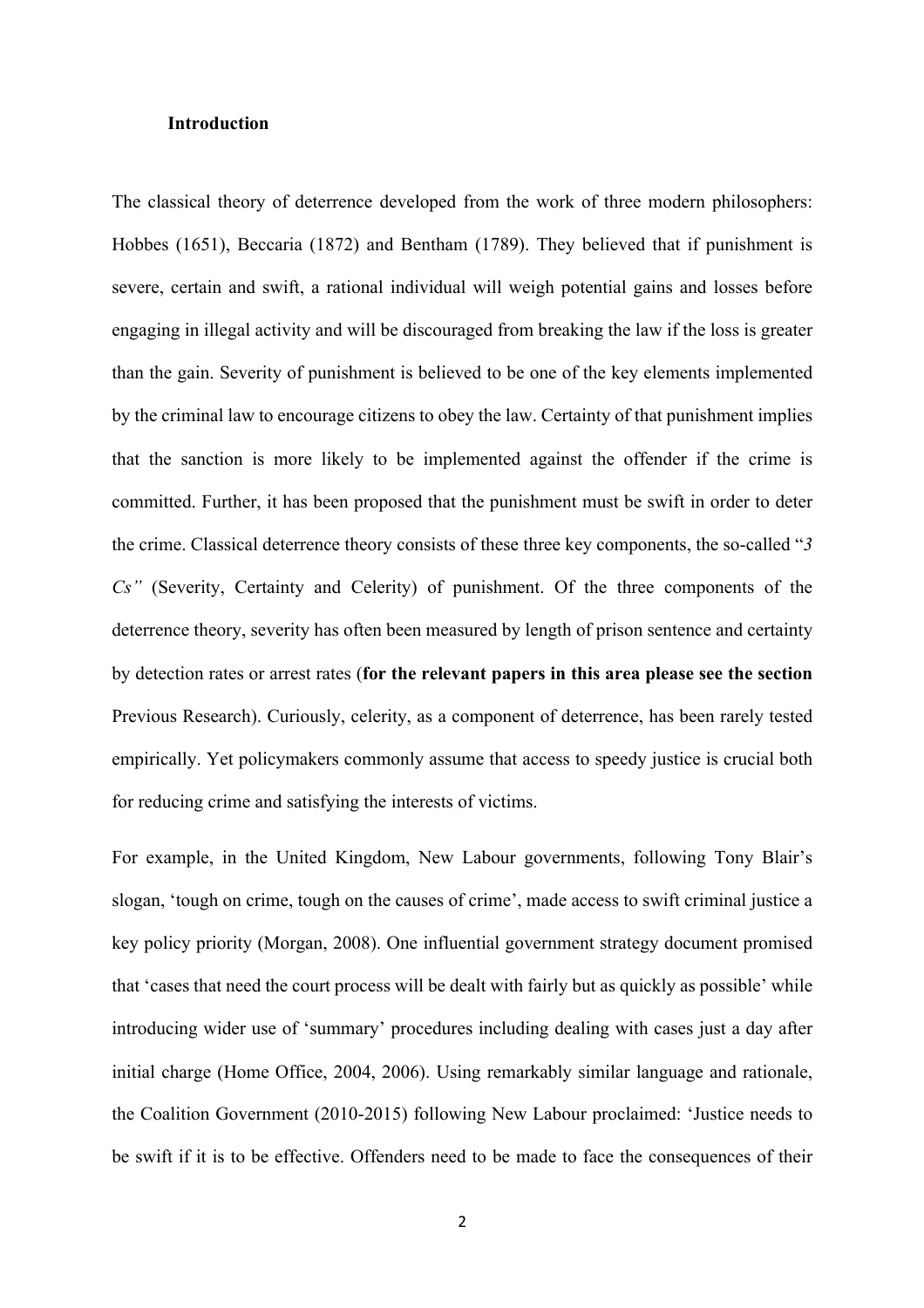actions quickly, using effective, locally-based solutions.' (Ministry of Justice, 2012). This aim to streamline the process of bringing offenders to justice has continued under contemporary Conservative governments (HM Treasury, 2015).

The importance of detection rates, severity of sentences and swiftness of the justice system together with socio-economic determinants of crime are all widely discussed by the public, politicians and academics. There is, however, significant disagreement about the major driving forces for criminal behaviour and what constitutes effective crime reduction approaches. Some believe law enforcement plays a major role while others focus on root causes such as socioeconomic conditions and the prevalence of moral norms relating to common criminal acts (Agnew, 2015; Cook and Zarkin, 1985; Engelen et al., 2016; Wikström et al., 2011). Even among scholars who see a substantial role for law enforcement and criminal justice sanctions, there is debate about the relative importance of different factors associated with various sentencing approaches. The conditions under which heavier punishment (e.g. lengthy prison sentences and heavier fines) can be traded against lower probabilities of detection are discussed in some early influential papers (Becker, 1968; Posner, 1985; Wolpin, 1978), with Zedlewski (1985) advocating greater use of prisons. More efficient policing in terms of detection and conviction are the focus of others (Tonry and Farrington, 2005; Von Hirsch et al., 1999) while shortening times between offender processing and better reoffending management are highlighted by other scholars (Sherman, 2011).

While these three factors influencing deterrence have been analysed separately and, in some cases, certainty and severity together, to the best of our knowledge Mourtgos and Adams (2020) is the only other empirical model that analyses all the three factors together. Their analysis differs in some ways from our work; it uses data for the state of Florida in the US, looks at a shorter time span (5 years) and their celerity variable is different, looking at whether prosecutions were declined or took over a year (rather than days waiting from offence to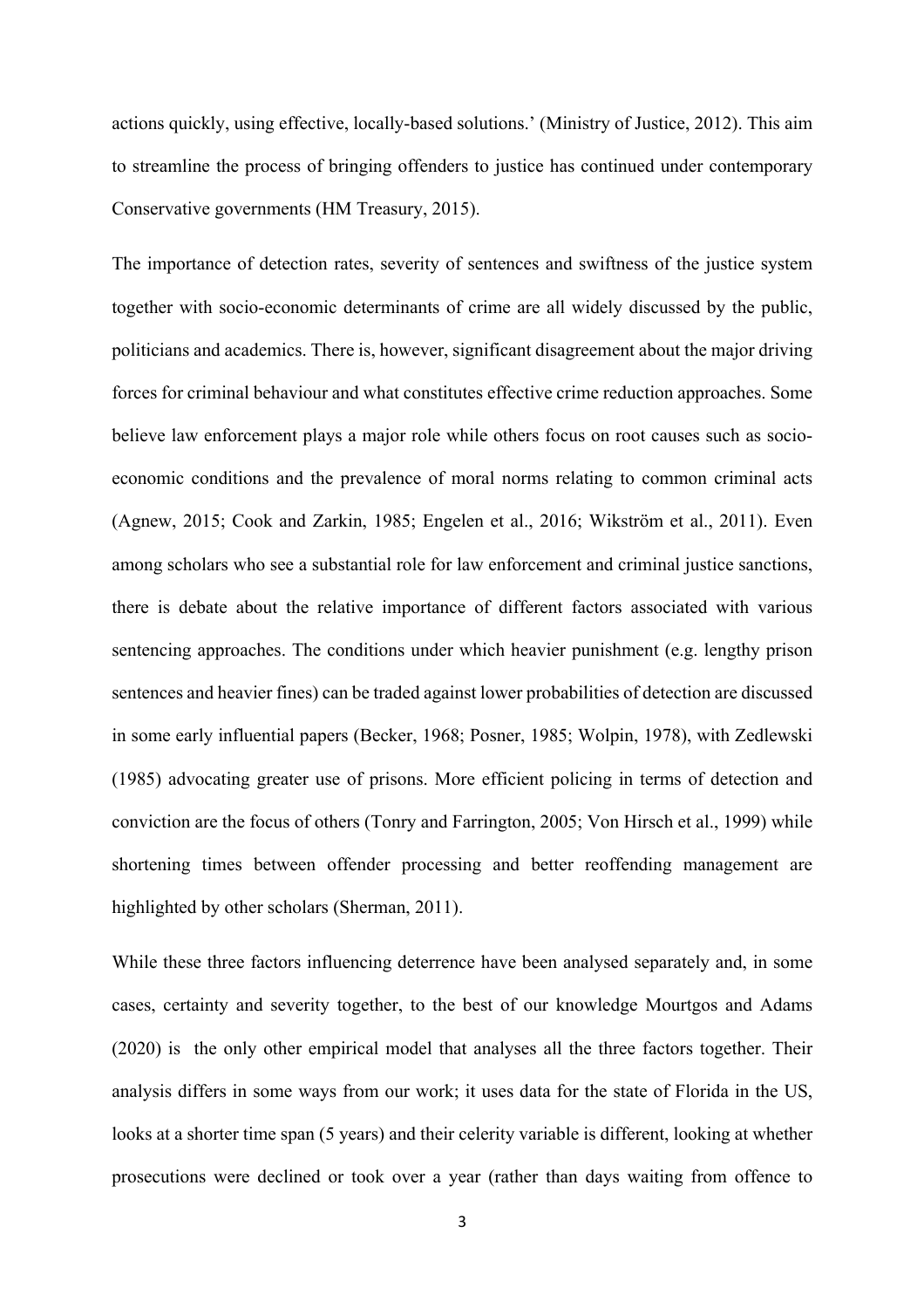completion of court proceedings as we do). In this analysis, we contribute to the small existing literature on this by analysing the effect of severity, certainty and celerity in one model.

We use unique panel data which include the information on three factors: (a) Severity, as measured by the average length of sentence (in months), (b) Certainty, as measured by detection rates and (c) Celerity, as measured by the average length of time between offence and conviction received (in days) from the United Kingdom's Ministry of Justice. Celerity and severity data were obtained through a *Freedom of Information* request. Our dependent variables are crime rates for burglary, theft and violence against the person and we also control for other factors that could have an effect on crime rates such as proportion of young people in the local population, lower quartile earnings and population density.

We use data from 41 Police Force Areas (PFAs) in England and Wales covering the period 1994-2008.2 This date range is chosen as it is the longest series of comparable data that can include all three deterrence variables with consistent recorded crime definitions in England and Wales. We use a fixed effects model which eliminates unobserved area-specific time-invariant effects and an Instrumental Variable approach (IV) fixed effects model to overcome the potential issue of endogeneity of the detection rate. We find that police detection consistently reduces acquisitive crime, but that increased severity only effects burglary, not theft. The effect of celerity has a significant effect on theft. None of our deterrence measures have a significant impact on violent crime. This suggests variations in deterrence as part of criminal justice activity explain some of the prevalence of acquisitive crime, but less so for violent offences.

## **Theory**

<sup>&</sup>lt;sup>2</sup> There are 43 Police Forces in England and Wales, however, the data on Celerity (Waiting time measured in number of days) is not separated into City and Metropolitan Police District while our other variables are. Hence, we exclude London City and the Metropolitan Police from our sample which reduces the total sample for each crime type by  $15x2=30$  which is about 5% of the sample.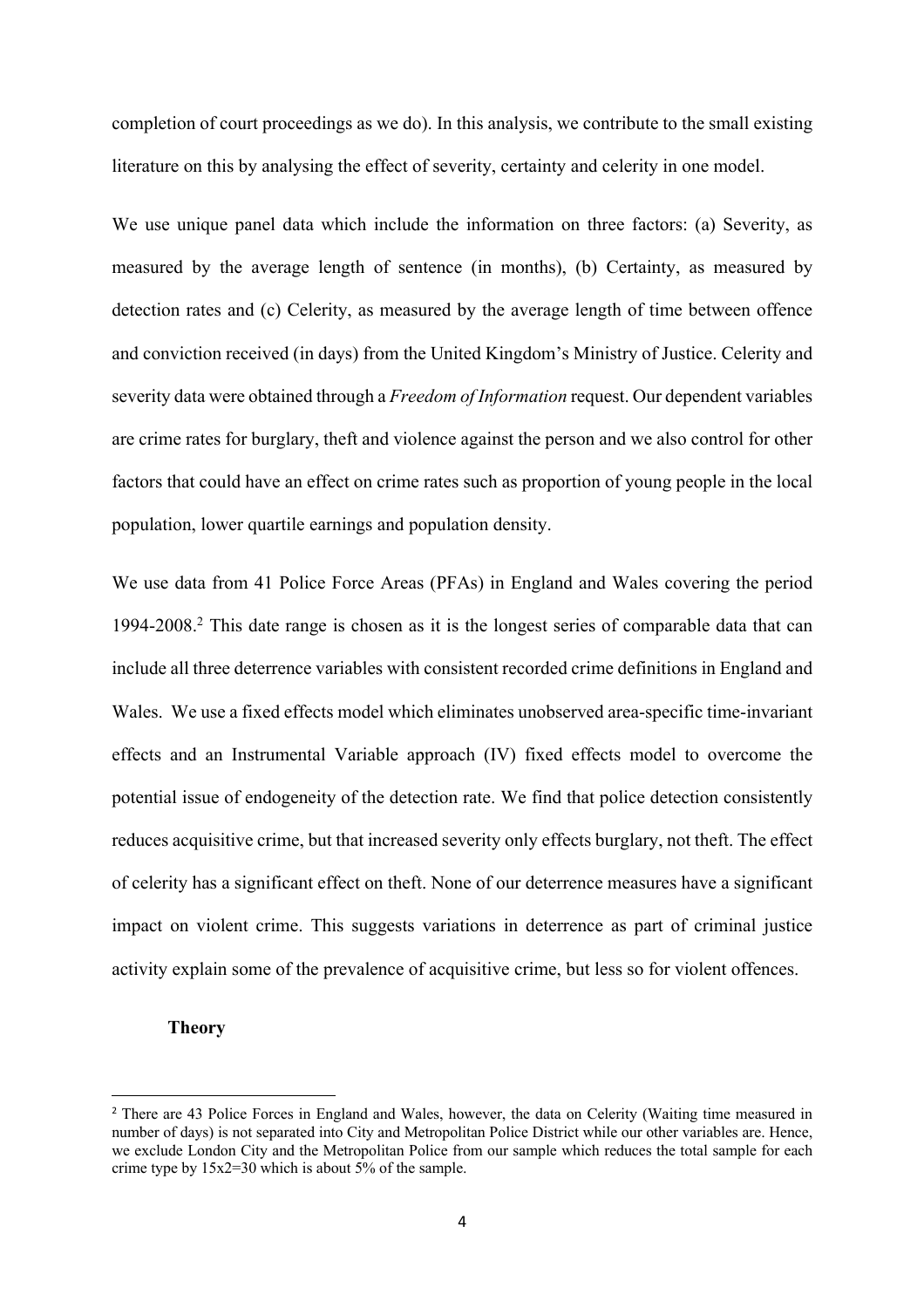Severity, certainty and celerity feature in theories of the three major modern proponents of deterrence (Beccaria, 1872: 30; Bentham, 1789: 4; Hobbes, 1651: 3). Nevertheless, the celerity aspect of deterrence lost its place amongst the 'three Cs' when the theory was imported into contemporary economic theory (Nagin, 2013). Becker (1968) first applied formal economic analysis to crime in his famous crime and punishment model. In his model, the cost of the criminal act includes the probability of getting caught and the severity of the punishment. He proposed that an individual chooses an illegal activity over a legal one if his or her utility from illegal activity exceeds the utility from the legal one:

$$
EU_i > EU_l \tag{1}
$$

where  $EU_i$  is expected utility from illegal sector and  $EU_i$  is expected utility from the legal sector. We define  $EU_i$  as:

$$
EU_i = (1 - p) * EU(Crime) + p * EU(S)
$$
 (2)

where  $EU(Crime)$  is expected utility from criminal activities,  $EU(S)$  is expected utility from being punished if the individual is caught (which is negative) which occurs with a probability *p*. This simple form of Becker's crime model states that an individual will choose illegal sector only if his utility from illegal activities is higher than his expected returns from the legal sector. Following this model, we can see that both certainty and severity of the punishment should affect the crime rates negatively:

$$
\frac{\partial EU_i}{\partial p} = -EU(Crime) + EU(S) < 0 \tag{3}
$$
\n
$$
\frac{\partial EU_i}{\partial S} = pEU'(S) < 0 \tag{4}
$$

We can extend this model to include celerity. Consider a temporal variation of the model from the point of view of a person awaiting a trial or criminal justice procedure. While awaiting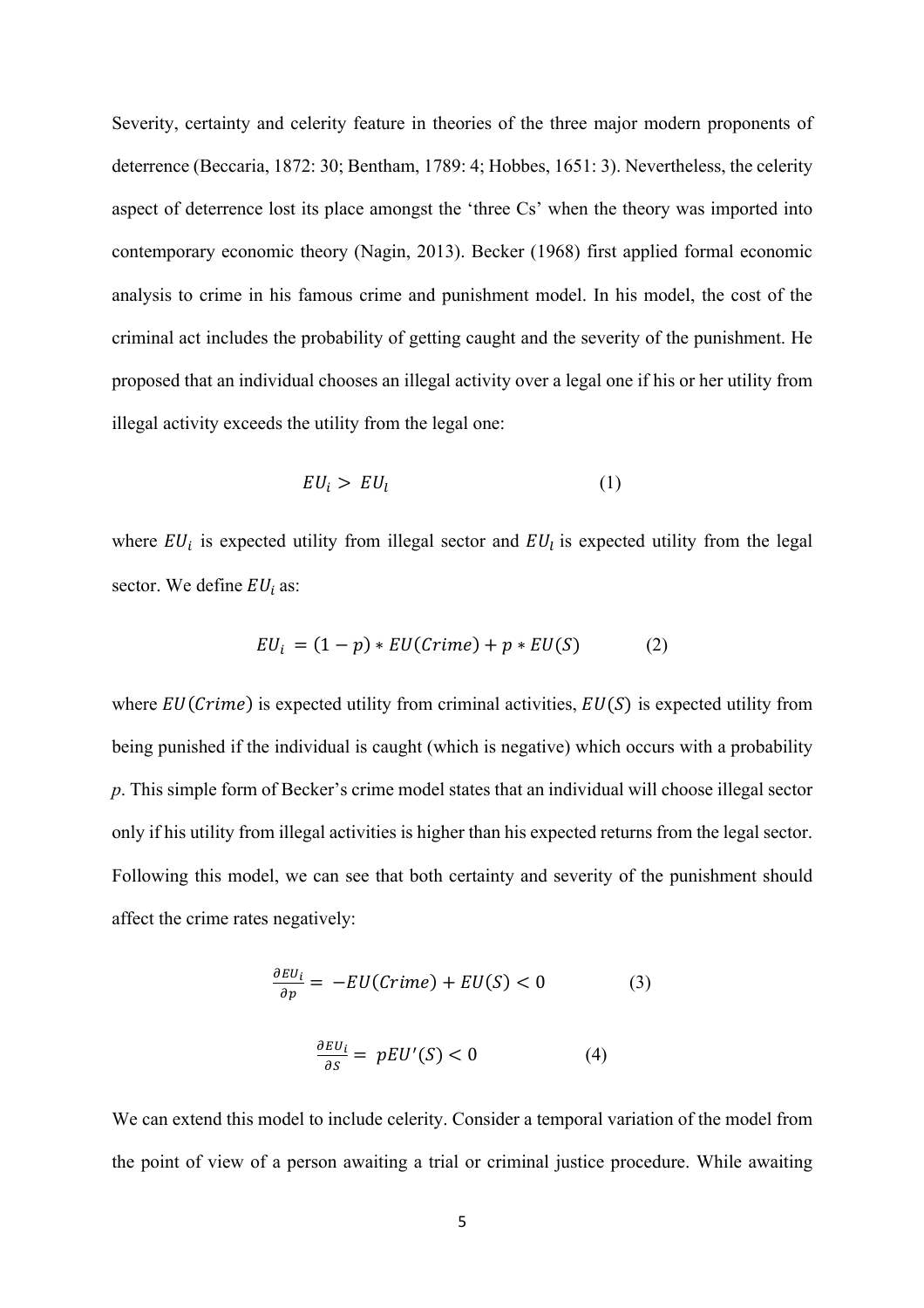criminal justice proceedings, this person may face more monitoring and hence if he wants to commit a crime while waiting, his probability of getting caught during that time may be *p*'> p. Denote by  $\delta$  the discount factor, with longer waiting time lowering the effective value of EU(S). Once we incorporate  $\delta$  into equation (2) we have the following:

$$
EU_i = (1 - p') * EU(Crime) + p' * \delta * EU(S)
$$
 (5)

Simple temporal discounting would suggest that the longer the waiting time between crime and punishment, the less strong is the deterrent of the potential punishment with the term EU(S) becoming  $\delta$  EU(S), with  $\delta$ <1. Given EU(S)<0, this reduces the expected cost of crime. Hence, greater celerity would be expected to reduce crime. In our model, we will estimate a reduced form relationship between crime rates and the three deterrence factors i.e. estimate crime as a function of probability of getting caught, sentencing length and the delay between offence and sentencing.

#### **Previous Research**

There have been wide-ranging empirical studies that leverage Becker's theoretical framework for analysing crime rates. Certainty of punishment has been the most explored area and there is now a relatively strong consensus that increasing the likelihood of apprehension reduces crime based on most empirical studies (Bailey et al., 1974; Bandyopadhyay et al., 2015; Han et al., 2013; Killias et al., 2009; Machin and Meghir, 2004; Saridakis and Spengler, 2012; Von Hirsch et al., 1999; Witt et al., 1999).

The role of sanction severity is more contested and variable. Several panel studies have been used to explore the effects of incarceration as a proxy for sanction severity on crime rates (Durlauf and Nagin, 2010). Some studies suggest that prison population growth had a small deterrent effect (Levitt and Kessler, 1999; Spelman, 2008, 2013) but the impact of incarceration also has observed criminogenic effects (Vieraitis et al., 2007). Spengler (2006) compared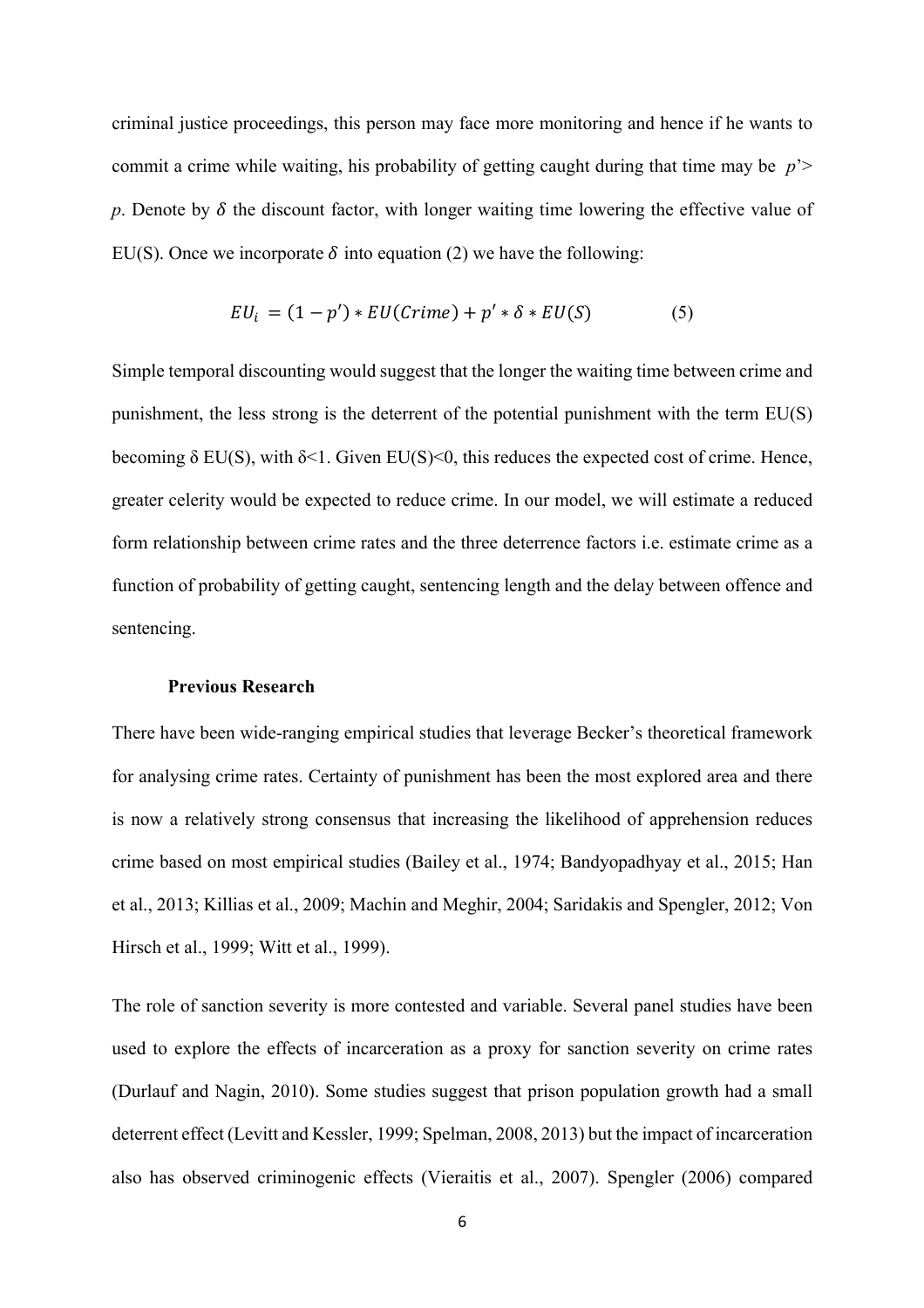justice systems in German states and found that higher conviction rates were associated with lower crime rates but not the form, or severity, of sanction. In England and Wales, on the other hand, Bell et al. (2014) exploited an exogenous shift in sentencing following the 2011 London riots to show that more severe sanctions reduce subsequent crime. Consistent with this, Bhuller et. al (2020) found that prison when combined with employment programmes were crime reducing. Abramovaite et al. (2019) found mixed results for the use of prison sentences, finding that alternatives to incarceration were more effective for acquisitive crime but that prison sentences were effective for violent crime.

The impact of severe sanctions appears less promising when we consider studies focused on individual offenders. A common finding is that use of incarceration is often counter-productive for desistence as the experience of prison can reinforce deviant identities, undermine supportive family relationships, and prevent integration into the labour market (Cid, 2009; Cullen et al., 2011; Drago et al., 2011; Gendreau et al., 1999; Marsh et al., 2009; Marsh and Fox, 2008; Nieuwbeerta et al., 2009; Smith et al., 2002; Wodahl et al., 2015). Due to ethical constraints, randomised controlled trials are seldom able to compare variations in criminal sanctions but when conducted they similarly suggest short periods of custody produce slightly higher reoffending than community sentences (Killias and Villetaz, 2008). On the other hand, Drago et al. (2009) and Drago & Galbiati (2012), using variation in sentencing produced through a mass pardon for prisoners, found that prospective sanctions appeared to reduce recidivism both for released offenders and offending among their associates.

While the evidence for the effect of certainty is strong, and the impact of severity is ambiguous, the evidence on celerity is 'scant' (Nagin and Pogarsky, 2001: 865; Pauwels et al., 2011; Schoepfer et al., 2007: 160). This is despite time preference exerting a critical influence, at least, on the way that offenders weight severity in terms of length of prison sentences (Lee and McCrary, 2005). A cross-sectional analysis explored the hypothesis that delayed executions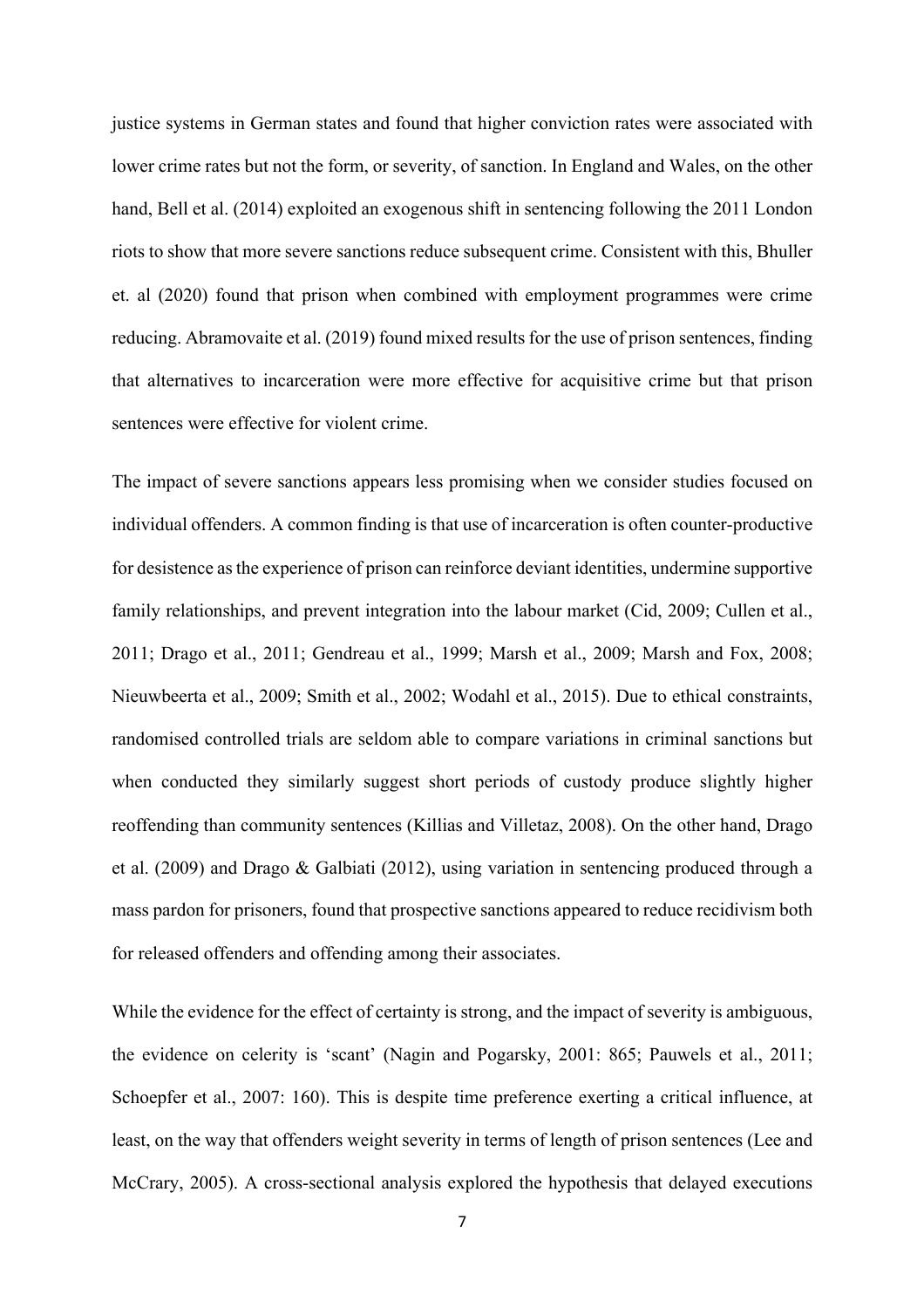for homicide in the United States blunt the deterrent effect of the death penalty but found no significant effects (Bailey, 1980). A somewhat dated review of the evidence, of mostly laboratory experimental studies, found celerity to contribute to deterrence but not when intervening variables were included (Clark, 1988).

More recent experimental studies, which asked volunteers (students in higher education) about crime and punishment scenarios, focussed on decisions to engage in drink driving. (Loughran et al., 2012; Nagin and Pogarsky, 2001). These studies suggest that celerity does influence potential offenders, in some cases in ways that parallel certainty and they do so more consistently than severity (Yu et al., 2006). However, another study of a random sample of drink driving cases processed in New York state found no effect of celerity (Yu, 1994). A more recent study using arrest data from Dallas, Texas found that celerity of arrest was associated with significantly less recidivism (Zettler et al., 2015), although the impact of celerity diminished after 30 days. To the best of our knowledge, no study before the present one has integrated measures of celerity of conviction with measures of certainty and severity, which this study does using a panel data analysis.

### **Data Description**

To conduct our analysis, we use data from 41 Police Force Areas (PFAs) in England and Wales covering the period 1994-2008. The dependent variables are crime rates for burglary, theft, and violence against the person which are expressed as number of offences per 1000 people in each PFA yearly. The first two offence types are categorised as property or economic crimes while the last one is a non-economic crime. **<sup>3</sup>** The crime rate data are available from Criminal Statistics

**<sup>3</sup>** It is worth mentioning that Violence Against the Person is a wide category and includes minor offences such as harassment as well as more serious offences such as homicide and grievous bodily harm. It does not however include robbery or sexual offences for which the sample was too small (the data was not provided for many PFAs to preserve anonymity) for PFA level analysis.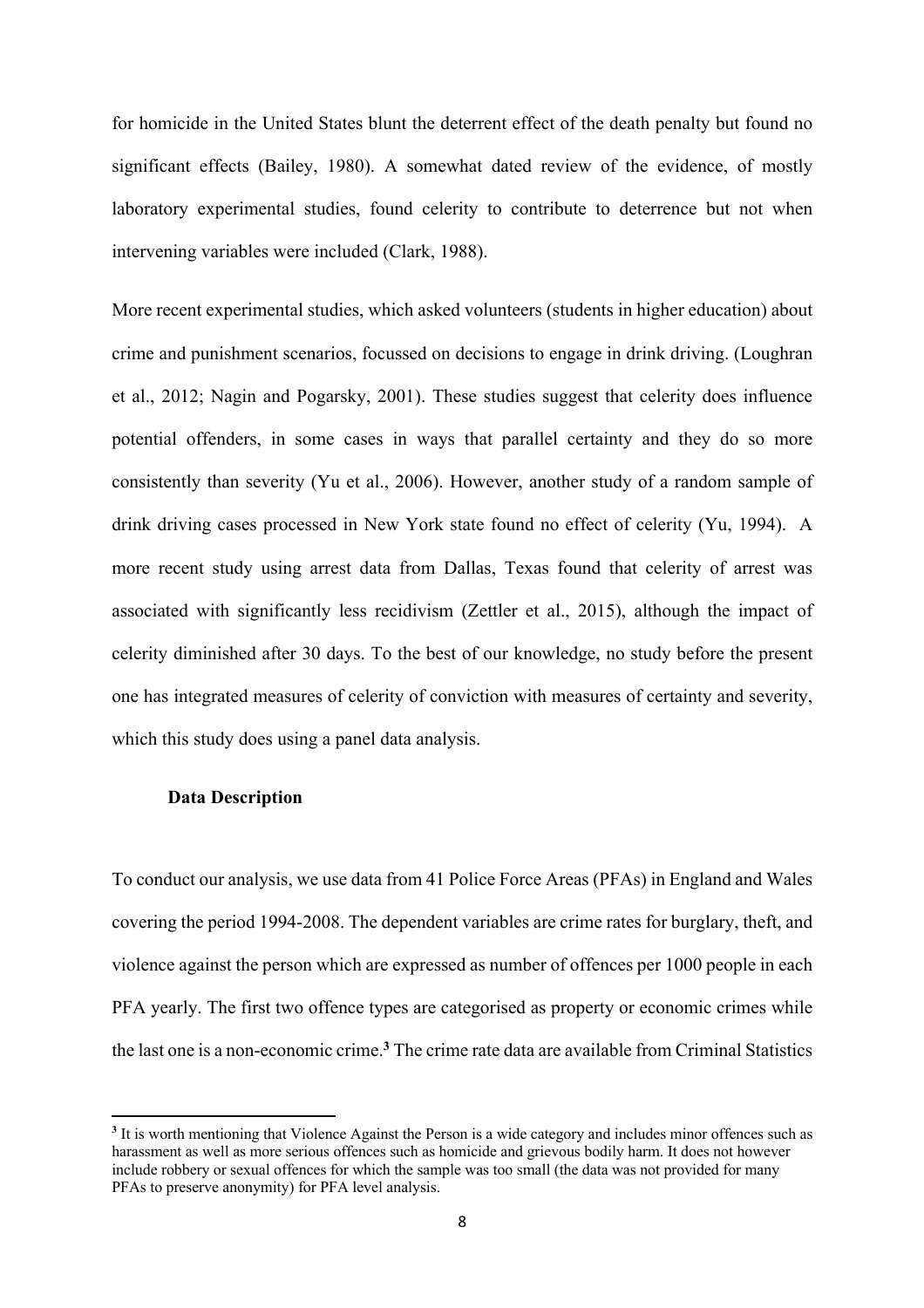and Crime in England and Wales published by the Home Office. Table 1 reports descriptive statistics for all crime types averaged over the 1994-2008 period.

| <b>Table 1: Descriptive statistics of dependent</b>                                | Mean  | Standard  |  |  |
|------------------------------------------------------------------------------------|-------|-----------|--|--|
| variable                                                                           |       | Deviation |  |  |
| Burglary rate                                                                      | 15.62 | 7.73      |  |  |
| Theft rate                                                                         | 37.18 | 11.17     |  |  |
| Violence Against the Person                                                        | 11.24 | 6.12      |  |  |
|                                                                                    |       |           |  |  |
| All crime types are defined as the number of offences per 1000 population          |       |           |  |  |
| There is total of $574$ PFA – year observations (41 PFA by 14 years) in the sample |       |           |  |  |

For explanatory variables, we use detection rate to represent the certainty of punishment. The lower the detection rate, the lower is the certainty of punishment. Detection rates are available for all three crime types we are analysing and are obtained from the Home Office. Previous research leads us to expect a negative relationship between detection rates and crime rates (Abramovaite et al., 2019; Han et al., 2013; Von Hirsch et al., 1999). If detection rates increase, the expected gain from the criminal activity decreases as probability of getting caught goes up. We use average sentence to reflect the severity of the punishment which is measured by the average time (given in months) offenders were sentenced to custody. This does not show the typical amount of time actually spent in the prison but it reflects the relative severity of the punishment in our analysis (Millie et al., 2003: 374; Padfield, 2012: 34; Padfield and Maruna, 2006). As with detection, average sentence data are available on all crime types and is available yearly at the PFA level which was obtained from the Ministry of Justice through a *Freedom of Information* request.

We use the number of days on average an offender had to wait from offence to completion of court proceedings (acquittal or sentencing) as our variable representing the swiftness of the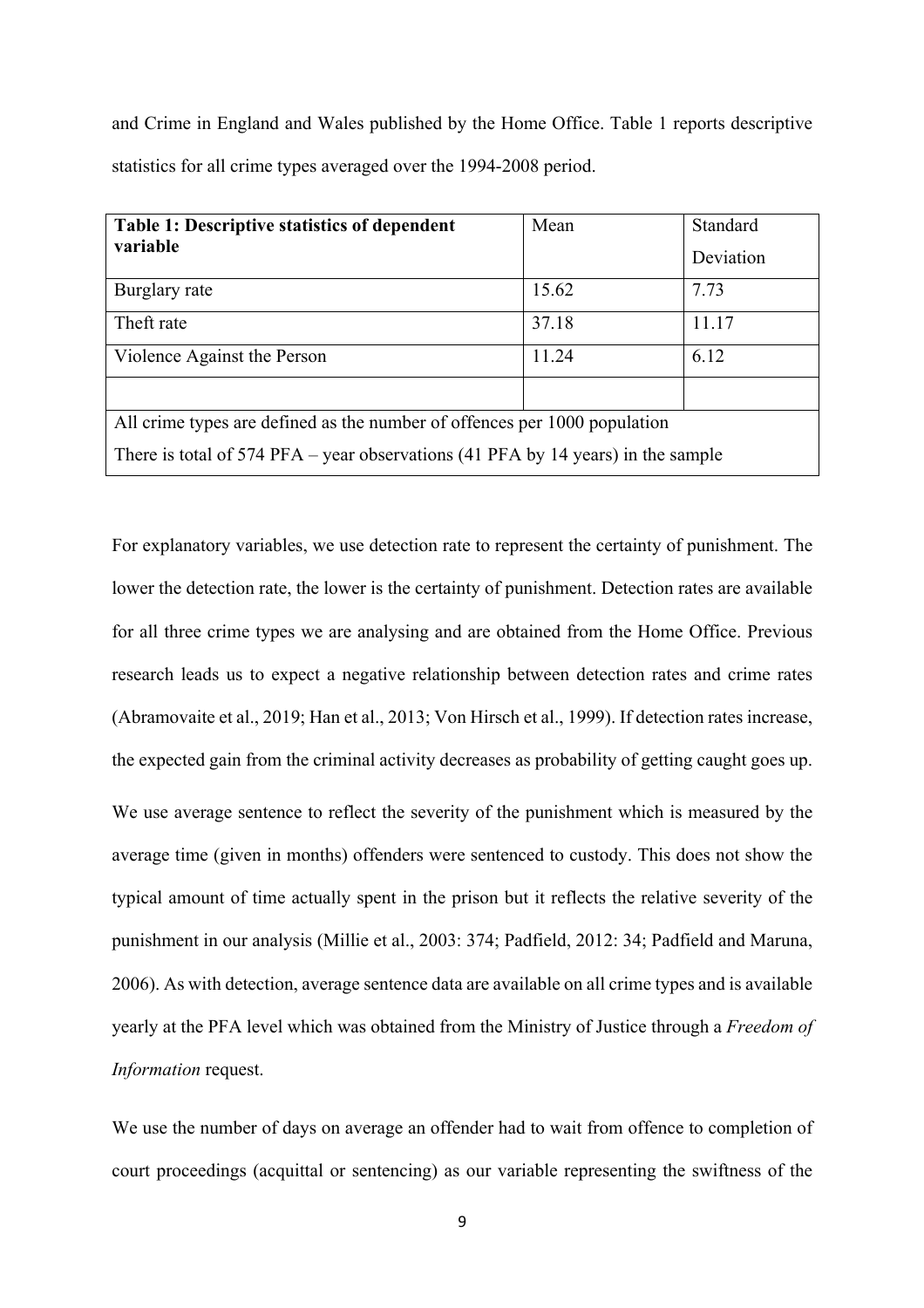justice system. We call it the waiting time variable. It is available yearly at the PFA level and was also obtained from the Ministry of Justice through a *Freedom of Information* request detailing how many days on average offenders had to wait from offence to completion stage of proceeding.

We include several socio-economic variables as controls which are widely used in the literature because of their tendency to influence crime rates. Youth is the proportion of people aged 15 to 24 of the whole population in each PFA. Data are available from the Office for National Statistics at the local authority level and have been aggregated to PFAs according to each PFA's geographic boundaries. This was obtained by aggregating two age groups of people aged 15 to 19 and 20 to 24. We include proportion of youth in the population because of their disproportionate engagement with the criminal justice system. *Youth Justice Statistics* by the Ministry of Justice reports that in 2012–2013 there were 1.07 million arrests for notifiable offences in England and Wales, of which 126,809 were of people aged 10–18 years. That accounted for 11.8 per cent of all the arrests while all 10-17 year-olds account for 10.5 per cent of the total population of people liable for criminal responsibility in England and Wales. Young adults aged 18-25 make up 10% of total population but account for a third of those sent to prison each year (Prison Reform Trust, 2011: 45).

We use  $25<sup>th</sup>$  percentile (lower quartile) of the wage distribution (Q25) to account for income inequality across England and Wales. This data are available yearly at the PFA level from the Annual Survey of Hours and Earnings. It can be argued that the increase in the lower quartile earnings could affect crime rates negatively due to less economic incentive to commit a crime with increases in income (Machin and Meghir, 2004). 4

<sup>4</sup> Additionally, we also considered including the unemployment rate the regression equation but did not include here due to a high degree of multicollinearity, with a correlation co-efficient of -0.645. Most results remain unchanged with its inclusion.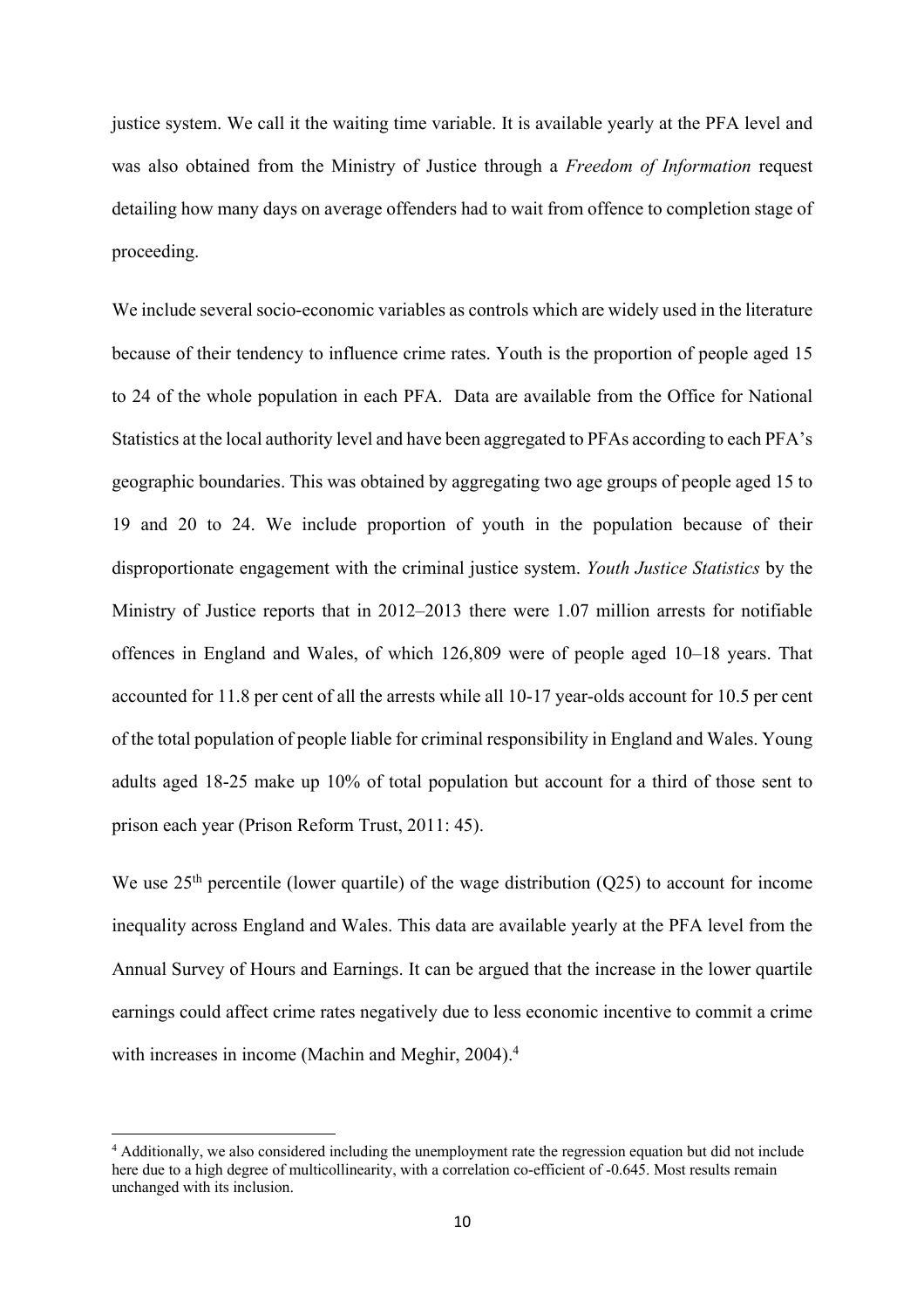Population density is the population per square kilometre. Data are available from Criminal Statistics and Crime in England and Wales published by the Home Office annually at the PFA level. The effect of the population density on crime could be ambiguous. More densely populated areas could have higher crime rates due to more opportunities for crime to take place (more people, more vehicles, more goods to be stolen). However, with more people being around, an offender might be more easily deterred by witnesses and a faster police response.

Descriptive statistics for all explanatory variables averaged for 1994–2008 period, are reported in Table 2 below.

| Table 2: Descriptive statistics of explanatory<br>variables | Mean   | <b>Standard Deviation</b> |
|-------------------------------------------------------------|--------|---------------------------|
| Detection rate - burglary                                   | 17.14  | 7.39                      |
| Detection rate - theft                                      | 22.03  | 6.56                      |
| Detection rate – violence against the person                | 67.94  | 15.7                      |
|                                                             |        |                           |
| Average sentence (in months) – burglary                     | 15.66  | 2.75                      |
| Average sentence (in months) $-$ theft                      | 4.92   | 1.3                       |
| Average sentence (in months) - violence                     | 16.91  | 2.19                      |
| against the person                                          |        |                           |
|                                                             |        |                           |
| Waiting time (in days) – burglary                           | 126.33 | 30.85                     |
| Waiting time (in days) – theft                              | 104.4  | 22.62                     |
| Waiting time (in days) - violence against the               | 119.84 | 22.57                     |
| person                                                      |        |                           |
|                                                             |        |                           |
| Youth                                                       | 12.29  | 1.12                      |
| Q25                                                         | 1.71   | 0.18                      |
| <b>Population Density</b>                                   | 423.95 | 406.03                    |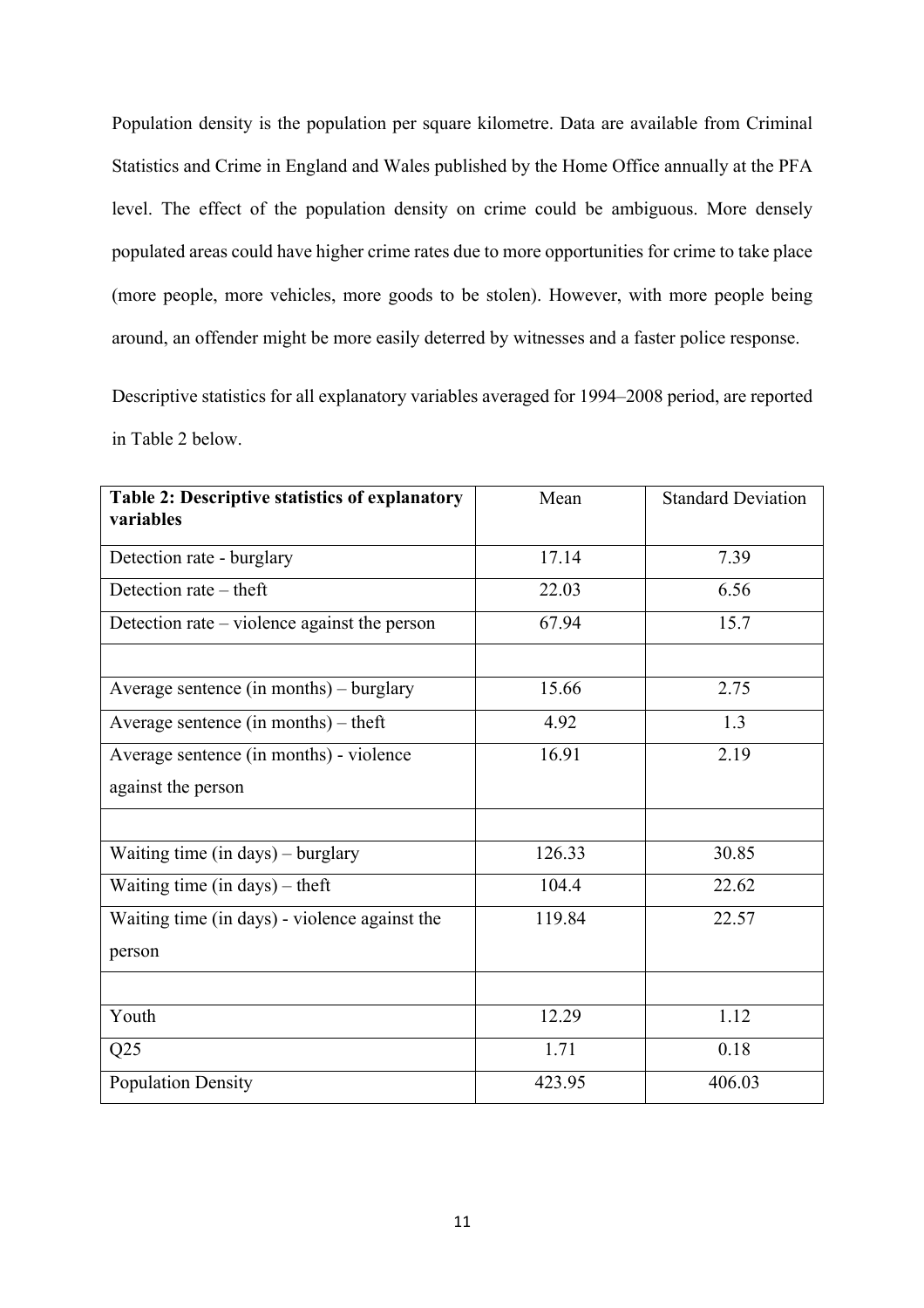Our approach uses aggregate data to extrapolate from Becker's (1968) economic model of crime which describes individual behaviour. Individuals are considered as rational decision makers who engage in criminal behaviour based on expected returns and cost from such activities. While individual-level data is preferable to aggregate data, it is often both difficult and expensive to obtain such individual level data. An ideal individual-level data set would need to cover a representative sample of the population of the area under study as well as sufficient number of individuals so that the results would be statistically meaningful and generalizable.

There are primarily two ways such individual level data is collected. First, from social surveys focusing on individuals' self-reported crime. Here biases can creep into the responses due to survey design leading to incorrect conclusion of the relationship between crime and criminal justice/socio-economic variables. Self-reported crime might not include more serious offences for which people are liable to be arrested; surveys truncate the response categories for the frequency of offences thereby masking the fact that often a relatively small number of participants commit a disproportionate number of serious offenses) (Pepper and Petrie, 2003). Secondly, one can collect data on individuals from criminal justice agencies for only individuals who were caught committing crimes. However, the costs of collecting such individual level data is usually prohibitive as well as this data would need to be joined with other administrative data to identify socio-economic indicators that impact crime for those individuals. Additional complexity arises with attempts to track a panel of sampled individuals over time across several decades – such panel data typically provides researchers with better ability to separate causation from correlation in non-experimental data sets.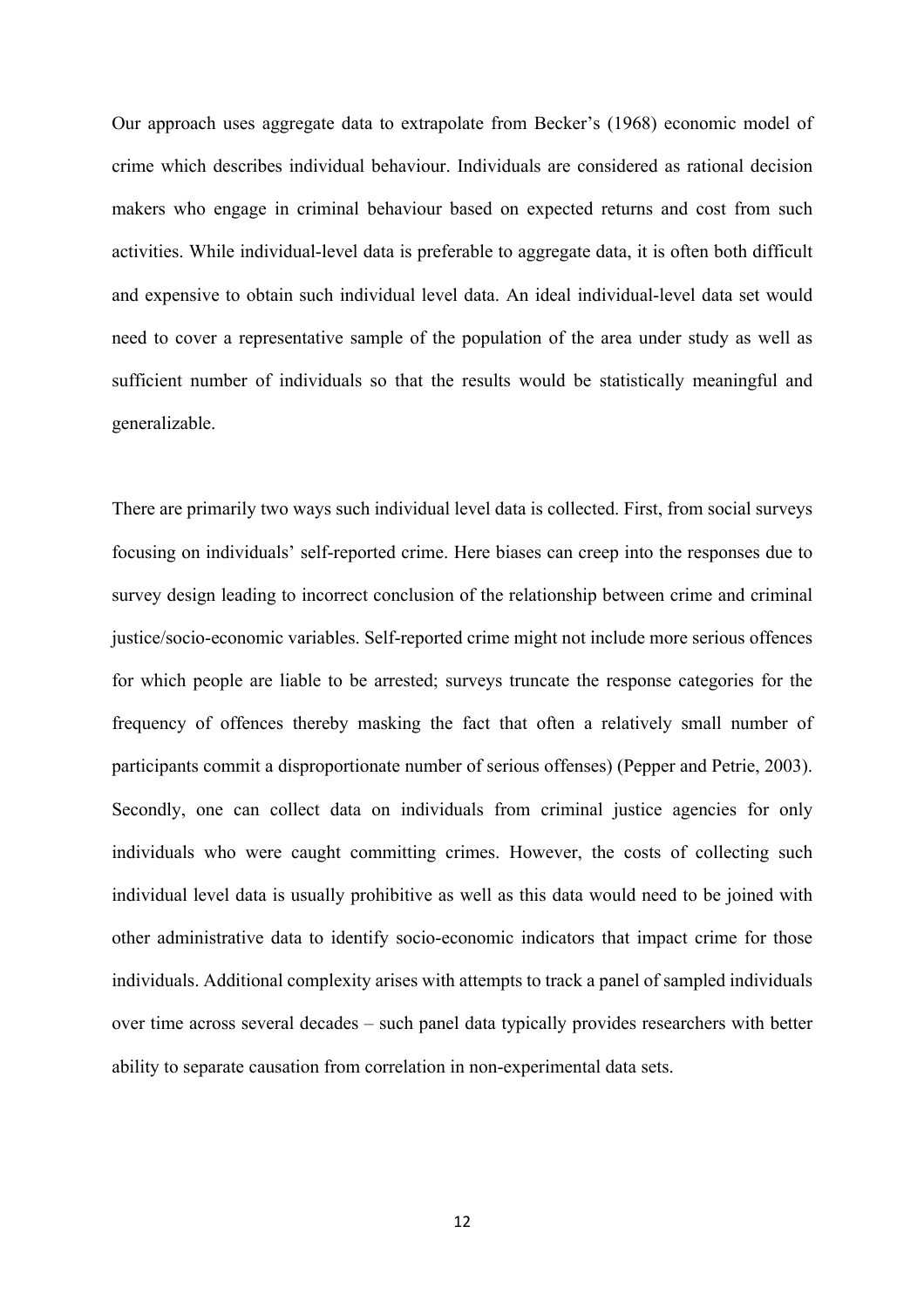Absence of reliable datasets of individuals' criminal activities over time is one of the primary reasons for the popularity of using aggregate level data to validate the theoretical predictions generated by individual-level crime behaviour models. However, we are cognizant of potential misspecification biases. Aggregate-level studies assume a degree of homogeneity of population living within the aggregated units, for example a police force area. They implicitly assume that there is a non-zero crime rate probability for most individuals living in the PFA i.e. they are responsive to changes that are posited in the Becker model to affect individual behaviour. As Trumbull (1989) points out, a PFA's crime rate can be thought of as an aggregation of three distinct individual types: (1) those who would never commit crimes and whose behaviour is not affected by criminal justice variables; (2) those who are indifferent between committing crimes or not and hence enter or exit crime with changes in the criminal justice variables and (3) individuals who are beyond the point of indifference but whose frequency or type of crime is affected by changes in the criminal justice variables. If all individuals in the PFA were homogeneous and of type (3) there would be no aggregation bias. However, as long as type (3) are in the majority in the geographic region, aggregation bias would be minimal. Furthermore, certain variables like detection rate in our study are available at an aggregate level (e.g. PFA) and therefore, it is more logical to examine the relationship at an aggregate level as opposed to individual level (Jacob, 2016). Aggregate data does not identify individual deterrence just as individual data does not pick up generalised deterrence, and we can think of these as complementary. Hence, while not without biases, we believe that the bias generated from aggregate data will not affect the direction of our results.

#### **Econometric Specification**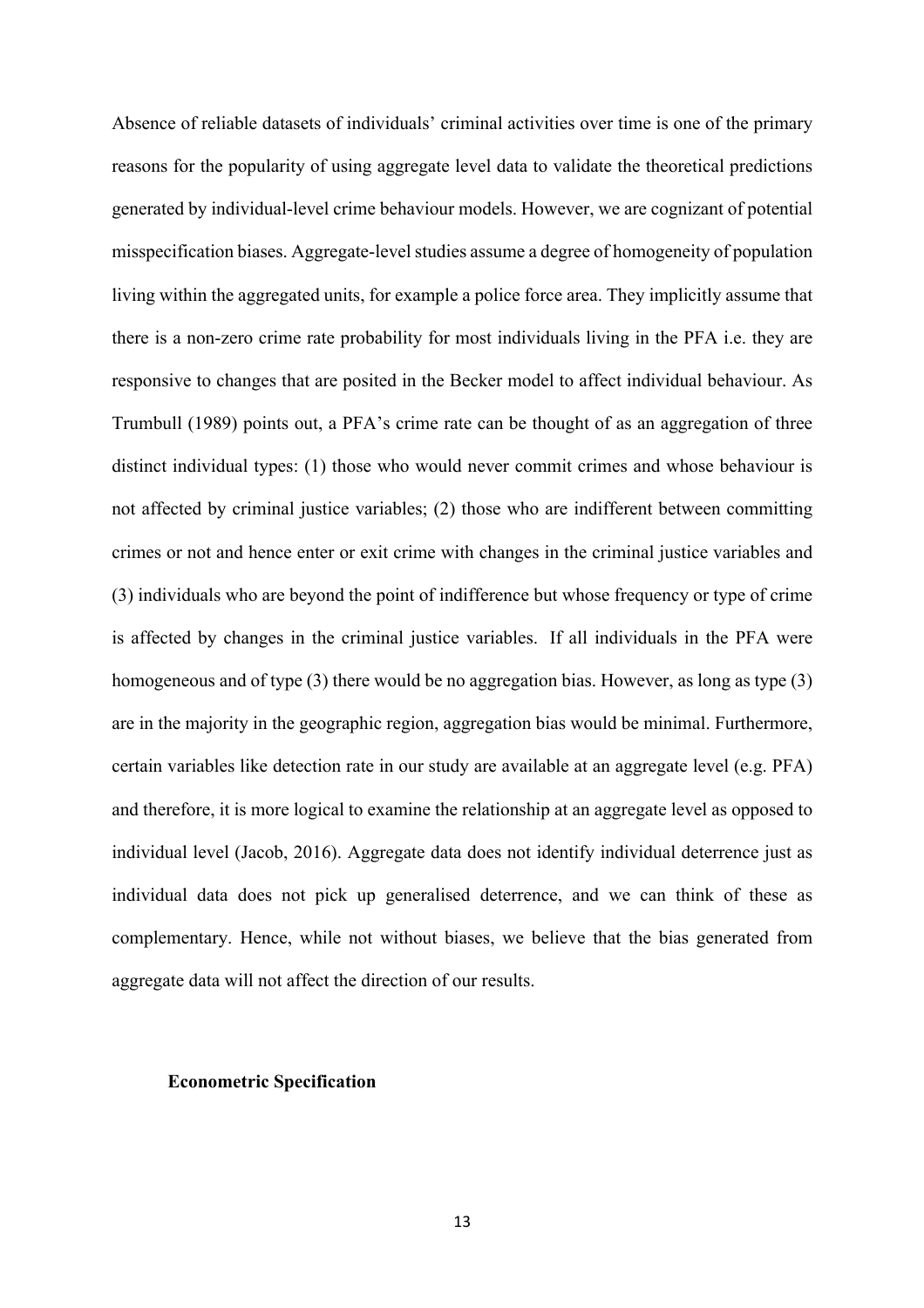We start our analysis by examining a linear relationship between crime rate and the 3 deterrence factors*:* Detection which is used for Certainty, Average Sentence which reflects Severity and Waiting Time which is used for the Celerity variable and various socio-economic variables. Our proposed empirical model is:

# $C$ rime<sub>i,t</sub> =  $\beta_1$ Certainty<sub>i,t-1</sub> +  $\beta_2$ Severity<sub>i,t-1</sub> +  $\beta_3$ Celerity<sub>i,t-1</sub> +  $\beta_4$ Youth<sub>i,t</sub> +  $\beta_5Q$ 25Earnings<sub>i,t</sub> +  $\beta_6$ *PopulationDensity*<sub>i,t</sub> + 1998Dummy +  $\delta_t$  +  $\alpha_i$  +  $\varepsilon_{i,t}$

## (1)

where *i* represents the Police Force Area,  $\delta t$  represents time fixed effects,  $\alpha_i$  is the unknown intercept for each PFA, and  $\varepsilon$ <sub>*i,t*</sub> is the error term. *Crime* stands for the crime rate per 1000 people, *Certainty* stands for the detection rate, *Severity* stands for the average sentence issued in months, *Celerity* stands for the average waiting time from the offence to completion stage of proceeding in days, <sup>5</sup> *Youth* stands for the proportion of young population aged 15 to 24, *Q25Earnings* stands for the lower quartile of the wage distribution and *PopulationDensity* stands for the Population Density in each PFA. e include a dummy variable since there was a change in counting rules in April 1998. Prior to the change, crime was counted from 1 January till 31 December and after the change it was counted from 1 April to 31 March next year making it coincide with the financial year. Additionally, some definitions of crime types have been broadened which led to upward shifts in crime rates since 1998. The dummy variable has a value of one for the post change periods and zero otherwise. All variables (apart from the time trend and dummy) are presented in natural logarithms.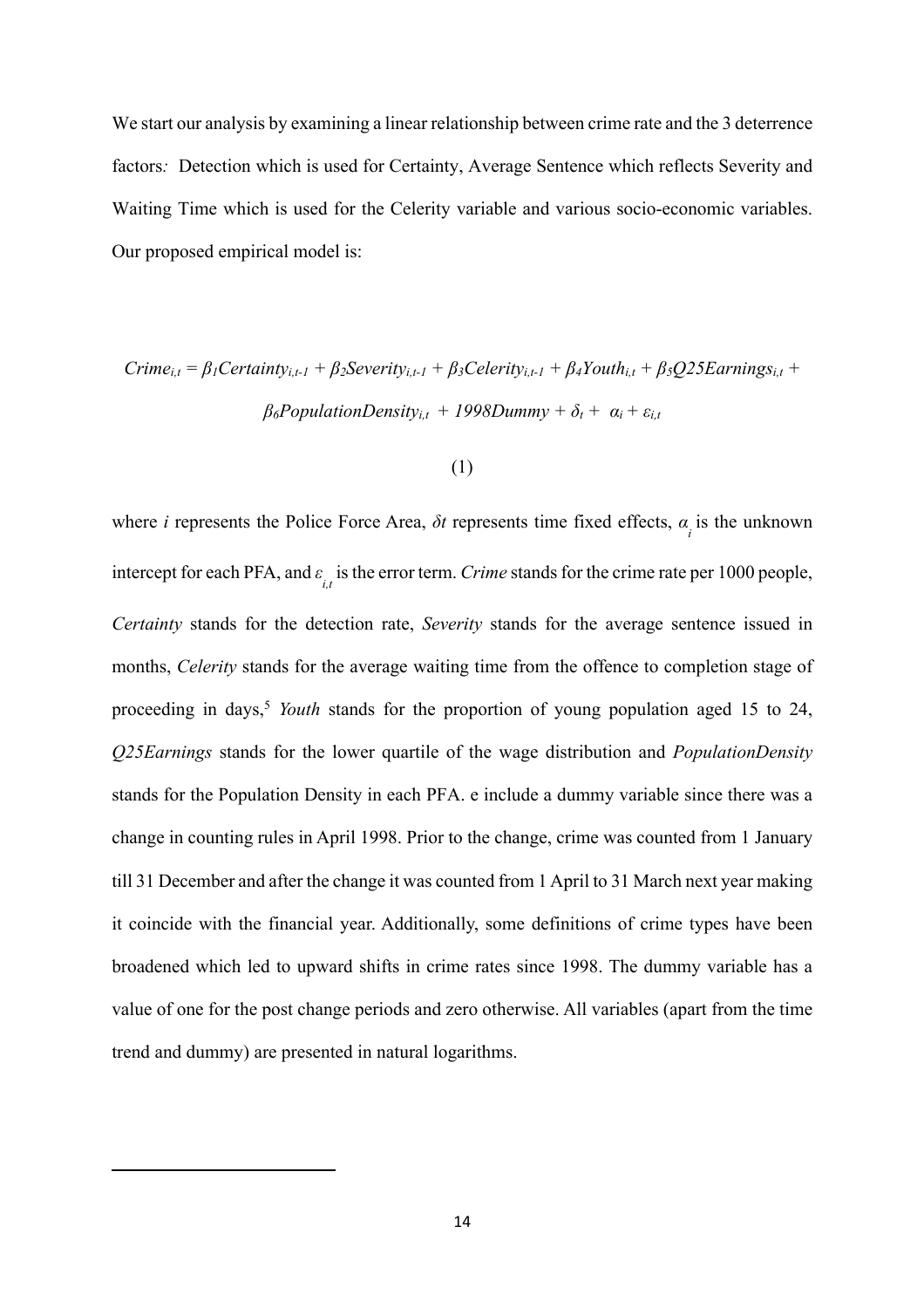For detection, average sentence and waiting time variables, we use lagged values. There are two reasons why we do so. Firstly, theoretically, the offender's perception of risk and punishment (how likely they are to be caught, how swiftly they would be sentenced and how long they would spend in prison) will not adapt instantly to reality but gradually. Secondly, there is some time delay from when convictions happen and when the crime is committed.

Our goal is to obtain unbiased effect of the 3 C parameters – {*β1, β2, β3}. There are two key econometric challenges to this task –* (a) the potential correlation between each of the C variables and  $\alpha_{i}$ , the unobserved PFA characteristics; and (b) the potential correlation between detection rate and the error term (ε*i,t*.) due to detection rate possibly being a function of crime rate ('reverse causality').

Our first estimation uses a fixed effects model which takes care of the first challenge i.e. it eliminates unobserved area-specific time-invariant effects. However, there might also be a problem with the endogeneity of detection rate caused by reverse causality where detection rate could be a function of crime and that would lead to a correlation between detection and ε*i,t*. In other words, whilst detection rate could affect crime rate, crime rates can also influence detection rates – if crime rates go up, then fewer resources would be spent per crime investigation which in turn can lead to lower detection rates. To address this second challenge, we employ an Instrumental Variable approach (IV) fixed effects model in our second estimation. Finding a suitable instrument which correlated with detection but did not directly affect crime rates, can help us overcome potentially inconsistent estimates. Additionally, we use lags of these variables by one period (one year) which reduce the problem with potential reverse causality. To instrument the first lag of detection we use second lag of detection for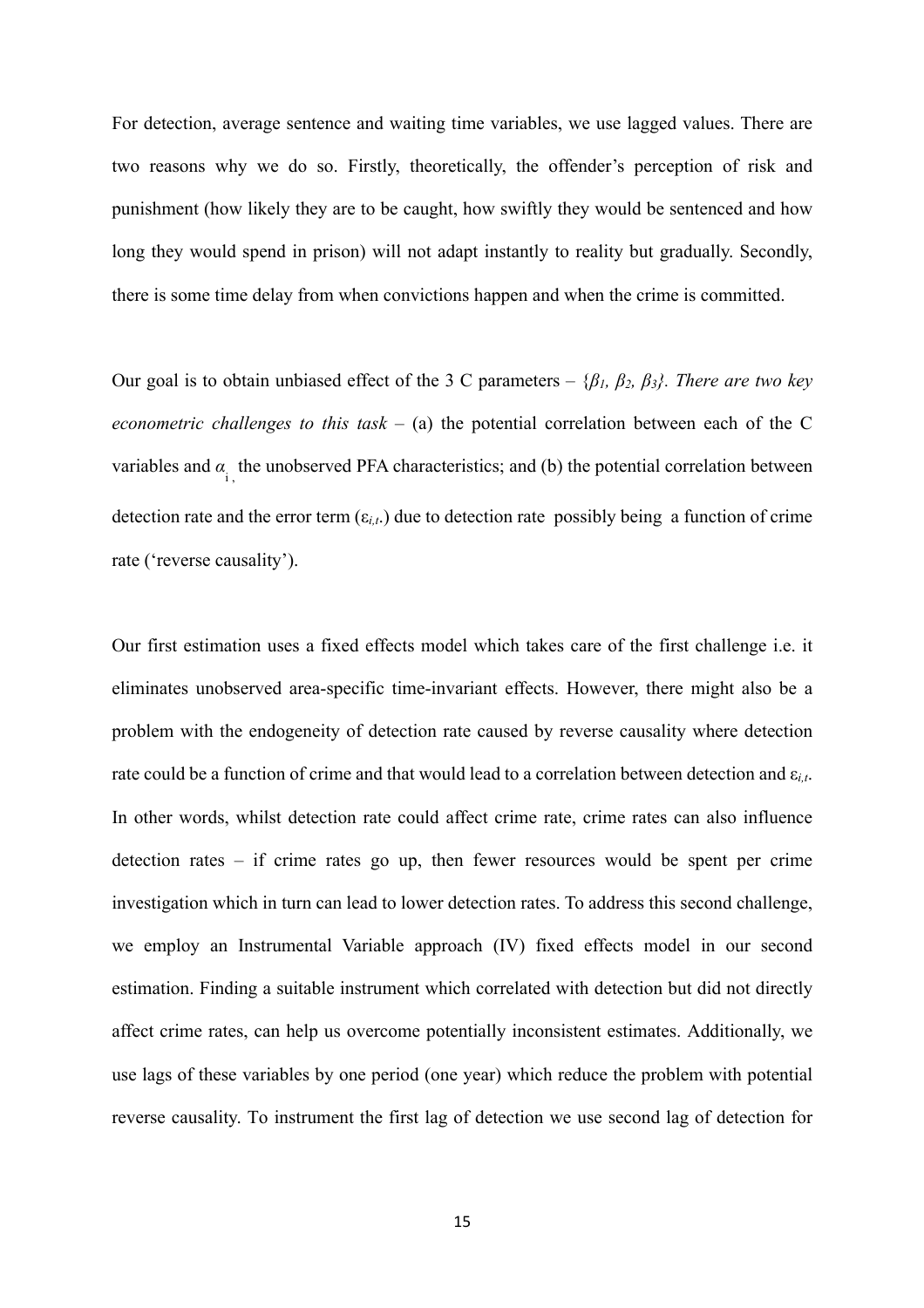each crime type plus lagged police expenditure.<sup>6</sup> Police expenditure is a suitable instrument because, in England and Wales, this is determined by a Police Allocation Formula<sup>7,8</sup> which is not directly determined by crime rates reported in each PFA but is based on various socioeconomic variables that helps to predict the workload for the forces. Thus, unlike many other countries, police expenditure is not directly influenced by crime rates. In order to test for instrument validity and strength, we perform appropriate tests. Firstly, to test for the validity we check if the instruments pass Sargan's and Basmann's tests. Secondly, to check whether instruments are weak we check if they pass Stock and Yogo tests All instruments passed both tests, therefore, our chosen instruments are valid and are not weak.

We believe that our measure of severity and celerity is exogenous in nature. For severity, local courts in England and Wales have traditionally had significant discretion when sentencing (Brownlee and Joanes, 1993; Pina-Sánchez et al., 2017; Tombs and Jagger, 2006: 806). For celerity, there is significant variation in average investigation and hearing times between different offences and importantly for guilty plea and not guilty plea trials which would affect waiting times. Furthermore, the biggest single reason accountable for a trial being recorded as ineffective (which means a delay and rescheduling for a future date) has been identified as court administration, as well as witness and defendant absences (Rossetti, 2015) all of which suggest a fair amount of exogenous variation.

#### **Results and Discussion**

The empirical results are provided in the tables below. Table 3 gives results from the fixed

<sup>&</sup>lt;sup>6</sup> For violence against the person we use the first lag of real police expenditure, for theft and burglary we use the third lag of real expenditure per police officer

 $\frac{7}{1}$  Machin and Meghir (2004) also use police expenditure as an instrument for detection

<sup>8</sup> https://www.gov.uk/guidance/guide-to-the-police-allocation-formula (accessed 05/10/2020)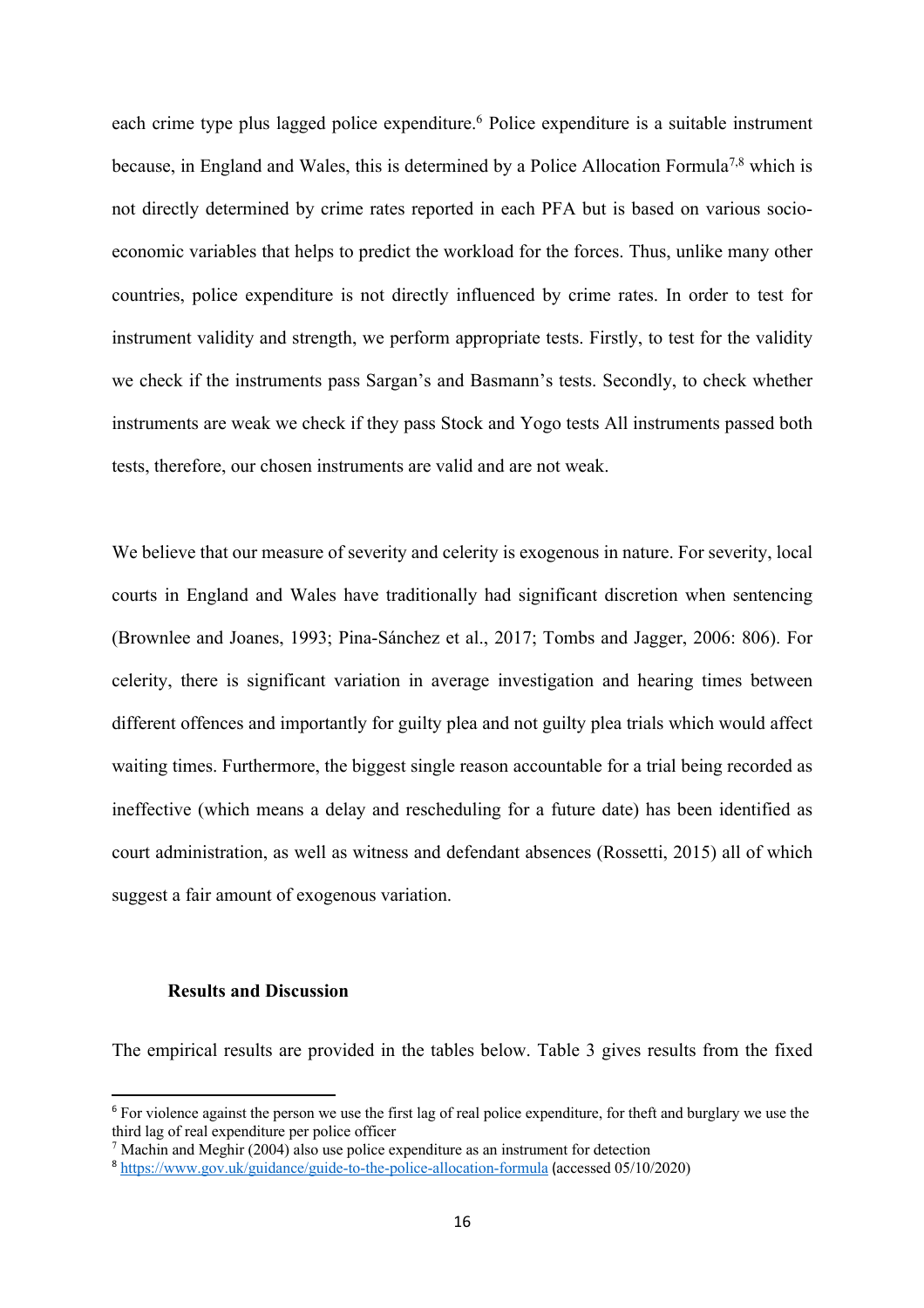effect model and Table 4 gives results using the Instrumental Variable Approach.

| Theft      | <b>Burglary</b>                                                  | <b>VATP</b>                                                            |
|------------|------------------------------------------------------------------|------------------------------------------------------------------------|
|            |                                                                  |                                                                        |
| $-0.22***$ | $-0.15***$                                                       | 0.05                                                                   |
|            |                                                                  |                                                                        |
| $-0.03$    |                                                                  | 0.02                                                                   |
|            |                                                                  |                                                                        |
|            |                                                                  | 0.01                                                                   |
|            |                                                                  |                                                                        |
|            |                                                                  | $-0.58$                                                                |
|            |                                                                  |                                                                        |
|            |                                                                  | $-0.66$                                                                |
|            |                                                                  |                                                                        |
|            |                                                                  | 0.08                                                                   |
|            |                                                                  |                                                                        |
|            |                                                                  | Yes                                                                    |
|            |                                                                  | 537                                                                    |
|            |                                                                  | 0.9                                                                    |
|            |                                                                  |                                                                        |
|            |                                                                  |                                                                        |
|            |                                                                  |                                                                        |
|            |                                                                  |                                                                        |
|            |                                                                  |                                                                        |
|            |                                                                  |                                                                        |
|            | $0.07**$<br>$-0.36$<br>$-0.85**$<br>$-0.02$<br>Yes<br>568<br>0.8 | $-0.19**$<br>0.05<br>$-0.7$<br>$-1.65**$<br>0.53<br>Yes<br>337<br>0.88 |

For the fixed effects model, the lagged detection rate is statistically significant and consistently negative at the 1% level for theft and burglary but not violence. Lagged sentencing coefficients are significant for theft and burglary (which combined accounts for more than half of total crimes between 1994 to 2008 in England and Wales) and a 1% increase would reduce theft and burglary by 0.22% and 0.15% respectively. Lagged waiting time coefficients are significant and positive for theft, but insignificant for burglary and violence against the person. A 1% increase in waiting time would increase theft by 0.07%. This suggests, at least within the range of observable practice in England and Wales, that marginal changes in celerity of sanction can impact relatively high-volume acquisitive crime but not more serious offences. The socioeconomic variables, apart from the impact of population density on burglary and theft, are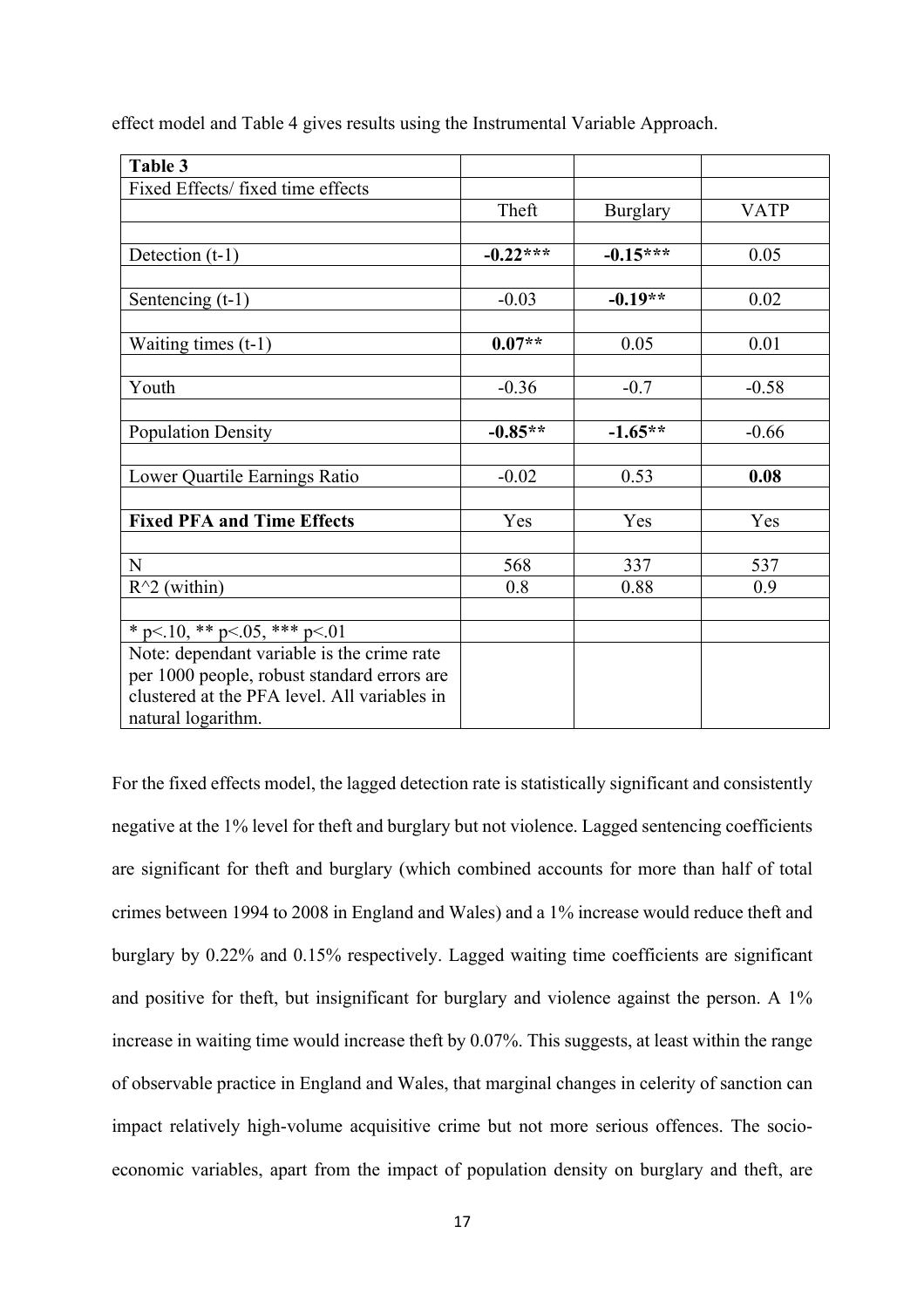| Table 4                              |            |                 |             |
|--------------------------------------|------------|-----------------|-------------|
| IV/ fixed time effects               |            |                 |             |
|                                      | Theft      | <b>Burglary</b> | <b>VATP</b> |
|                                      |            |                 |             |
| Detection (t-1)                      | $-0.29***$ | $-0.17**$       | 0.04        |
|                                      |            |                 |             |
| Sentencing (t-1)                     | $-0.03$    | $-0.17*$        | 0.04        |
|                                      |            |                 |             |
| Waiting times $(t-1)$                | $0.05**$   | 0.05            | $-0.003$    |
|                                      |            |                 |             |
| Youth                                | $-0.46***$ | $-0.42$         | $-0.62$     |
|                                      |            |                 |             |
| <b>Population Density</b>            | $-0.53***$ | $-1.54***$      | $-0.68$     |
|                                      |            |                 |             |
| Lower Quartile Earnings Ratio        | $-0.04$    | 0.23            | 0.08        |
|                                      |            |                 |             |
| Fixed PFA and Time Effects           | Yes        | Yes             | Yes         |
| $\mathbf N$                          | 523        | 303             | 500         |
| $R^2$ (within)                       | 0.78       | 0.87            | 0.88        |
| * p < 10, * * p < 05, * * * p < 01   |            |                 |             |
| Note: dependant variable is the      |            |                 |             |
| crime rate per 1000 people, robust   |            |                 |             |
| standard errors are clustered at the |            |                 |             |
| PFA level. All variables in natural  |            |                 |             |
| logarithm.                           |            |                 |             |

insignificant. We now turn to the IV model.

The results using the instrumental variable model are similar in magnitude to the fixed effects model. Lagged detection rate is still statistically significant at 1% level for theft and burglary offences but not violence. Lagged sentencing remains statistically significant for burglary not theft or violence. The effects of waiting times remain the same and there is no significant effect on burglary or violence, but it is significant at the 10% level for theft. For socioeconomic variables population density has a significant and negative coefficient for burglary and theft rates at the 1% significance level. The presence of more youth is associated with a statistically significant reduction in theft. Thus, our findings using Instrumental Variable approach are close to the ones in the fixed effects model.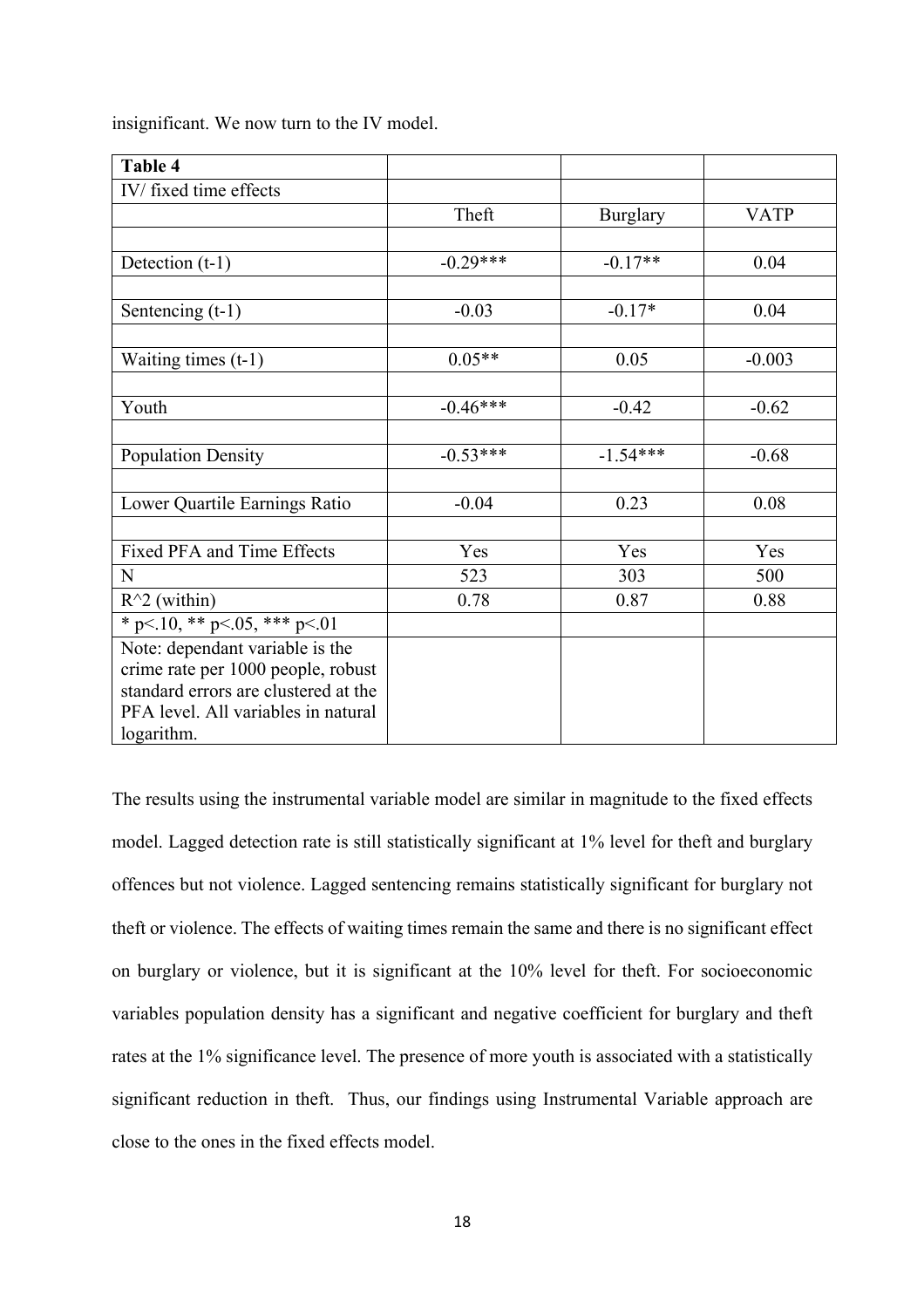It is worth noting that as we are looking for significant effects against three dependent variables from three independent variables (essentially 9 possible results) which raises the multiple comparisons problem (i.e. an inflated possibility of Type I errors). There are two common approaches to account for family-wise error rate - Bonferroni correction and Benjamini-Hochberg procedure. We have used the Benjamini-Hochberg procedure as it is shown to be less sensitive than the Bonferroni procedure to a researcher's decision about what is a "family" of tests. Based on Colquhoun (2014) we have assumed a false discovery rate of 15% for the Benjamini-Hochberg procedure. Our conclusions from the FE-IV results did not change even after we adjusted for the p-values using the Bengamini-Hochberg procedure.

Our interpretation of celerity on crime rates is that the impact of a longer wait for a sanction reduces deterrence at some margins for acquisitive crime, but not typically for violent crimes. Acquisitive crime is more likely to be committed with economic gain in mind and thus might be more amenable to discouragement through the prospect of penalties (Steele, 2015). Violent crime, by contrast, is more likely to be motivated by emotion and sensation-seeking rather than rational reflection and so is possibly not as responsive to harsher sanctions (Hayward, 2007: 237; Van Gelder, 2013). Moreover, the fact that average sentence length is insignificant for theft suggests that there could be more scope for reducing less serious offences through faster apprehension of offenders rather than using more punitive sanctions.

#### **Conclusion**

There is increasing scope for quantitative analysis to inform debates about crime prevention. This study provides an econometric analysis that enriches understanding of how the justice system affects different crime rates. In line with previous research, we find that detection plays a consistent role in reducing acquisitive crime, but that severity of sanctions is ambiguous. By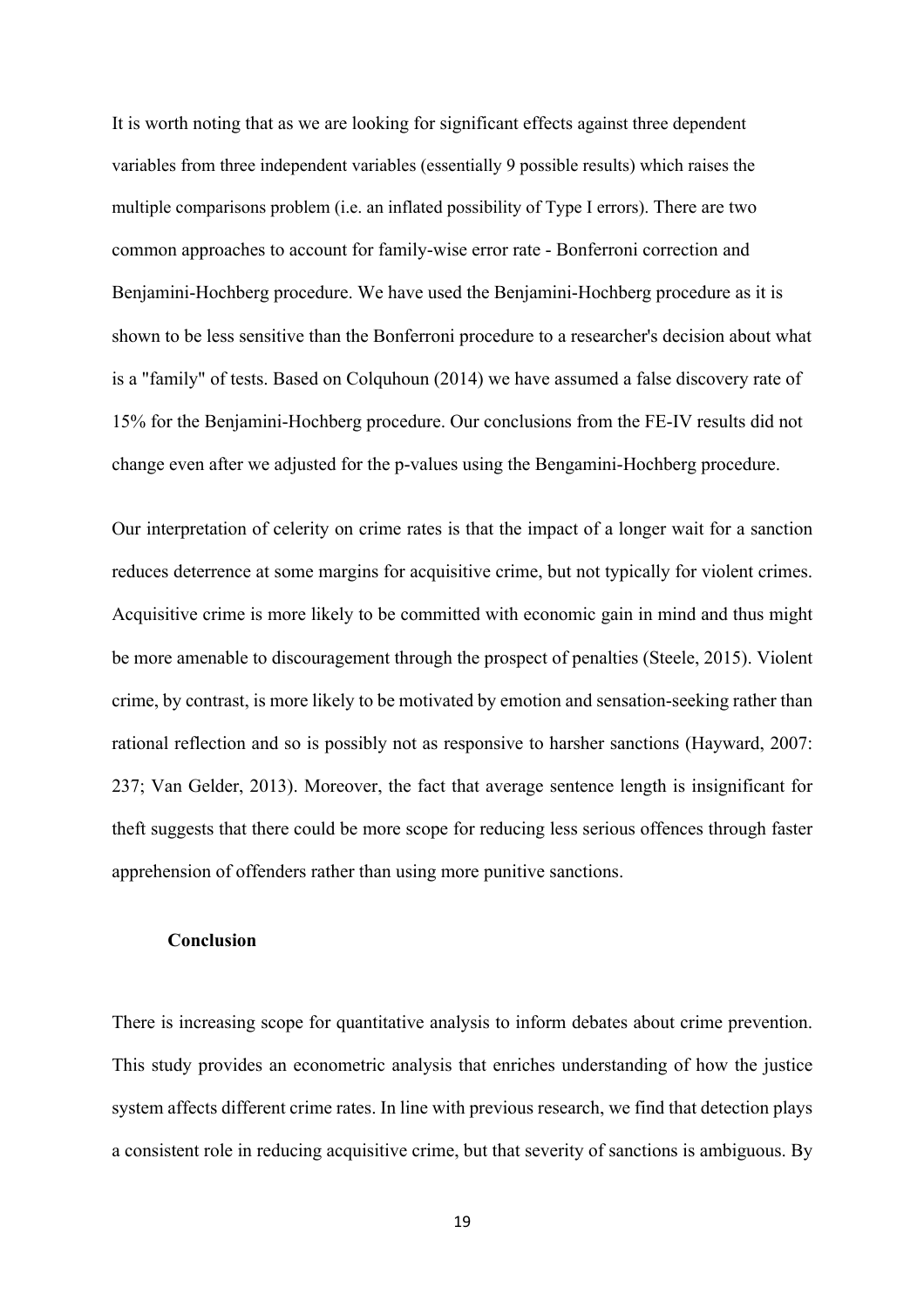contrast, for celerity, we find a significant relationship with theft (the most commonly committed crime in our sample), but not increased severity.

One possible extrapolation from Becker's (1968) model is that increased severity should have the same impact as increased certainty, implying that costly enforcement of the law could be reduced in favour of higher penalties. However, the impact of increased severity is ambiguous according to our results, reducing burglaries but not theft or violence. It is possible that these elements of deterrence cannot be conceptually separated from each other and that their impacts need to be considered as one package (Howe and Brandau, 1988; Mendes, 2004; Mendes and McDonald, 2001). Some of these differences could reflect the variable impact of specific and general deterrence, and in particular, the difference between the experience of punishment and the future prospect of it. Lastly, it is important to keep in mind that criminals may be boundedly rational (i.e., human information-processing limitations place constraints on decision processes, see Johnson and Payne, 2014) and in particular may therefore react less to changes in length of punishment which is faced in the future rather than the immediate certainty of detection. Walters (2015) analyses such a framework that suggest that while there is a rational element in most crimes, criminals may react more to proximal rather than distal relationships which is why 'get tough in crime' policies do not often work in practice. This may explain for instance why sentencing length may matter less than certainty of detection suggestion that while deterrence can be achieved, it does not quite follow the strictly rational choice model postulated by Becker.

#### **References**

Abramovaite J, Bandyopadhyay S, Bhattacharya S, et al. (2019) Alternatives to Custody: Evidence from Police Force Areas in England and Wales. *The British Journal of Criminology* 59(4): 800– 822. DOI: 10.1093/bjc/azy056.

Agnew R (2015) *Why Do Criminals Offend?: A General Theory of Crime and Delinquency*.

Bailey WC (1980) Deterrence and the celerity of the death penalty: A neglected question in deterrence research. *Social Forces* 58(4): 1308–1333.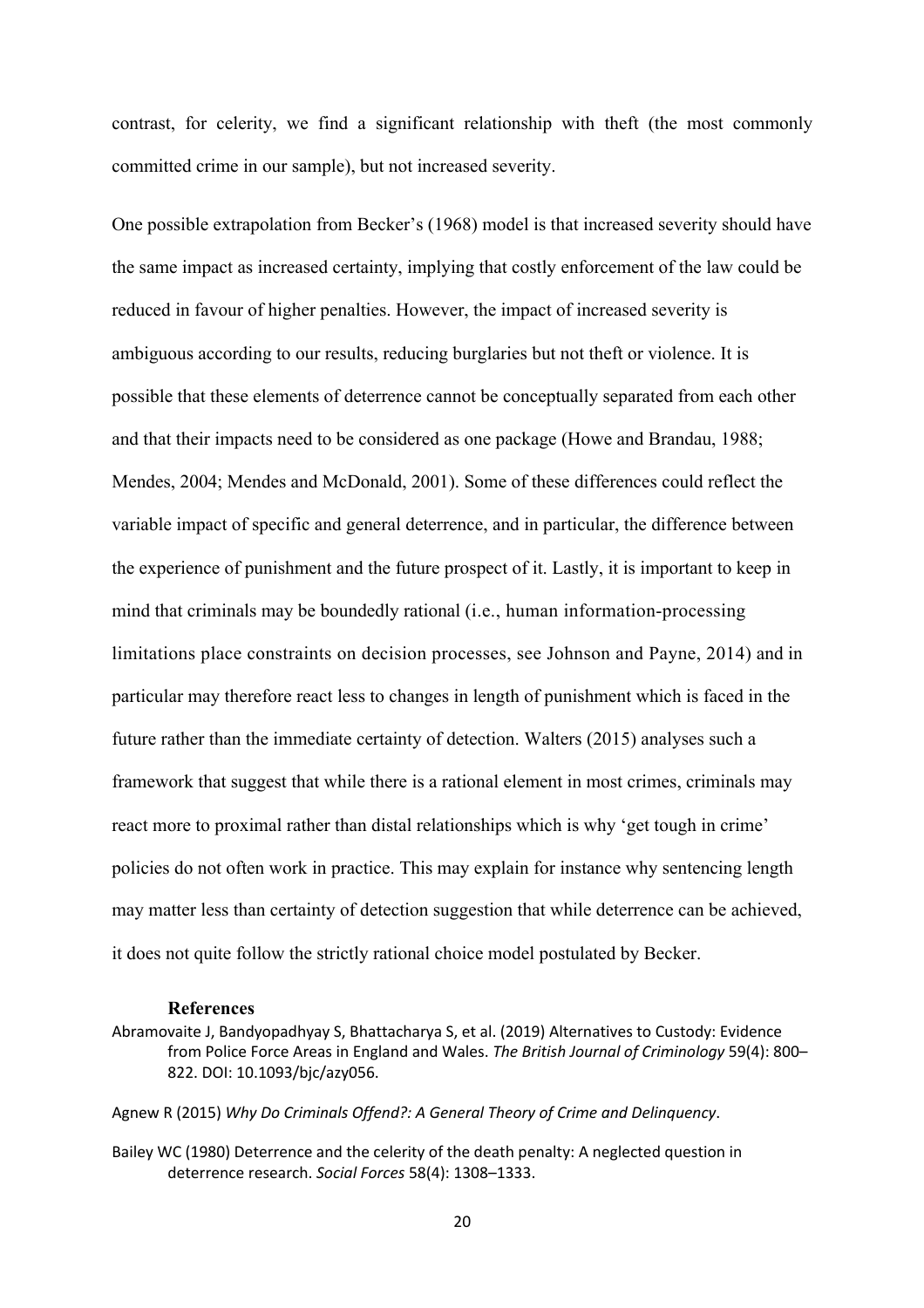- Bailey WC, Martin JD and Gray LN (1974) Crime and Deterrence: A Correlation Analysis. *Journal of Research in Crime and Delinquency* 11(2): 124–143. DOI: 10.1177/002242787401100204.
- Bandyopadhyay S, Bhattacharya S and Sensarma R (2015) An Analysis of the Factors Determining Crime in England and Wales: A Quantile Regression Approach. *Economics Bulletin* 35(1): 665–679. DOI: 10.2139/ssrn.1866812.
- Beccaria CB (1872) *An Essay on Crimes and Punishments*. Albany: W.C. Little & Co. Available at: https://oll.libertyfund.org/titles/2193 (accessed 19 July 2019).
- Becker G (1968) Crime and Punishment: An Economic Approach. *Journal of Political Economy* 76(2): 169–217.
- Bell B, Jaitman L and Machin S (2014) Crime Deterrence: Evidence From the London 2011 Riots. *The Economic Journal* 124(576): 480–506. DOI: 10.1111/ecoj.12137.
- Bentham J (1789) *An Introduction to the Principles of Morals and Legislation*. London: T. Payne and son.
- Bhuller M, Dahl GB, Løken KV, et al. (2020) Incarceration, Recidivism, and Employment. *Journal of Political Economy* 128(4): 1269–1324. DOI: 10.1086/705330.
- Brownlee ID and Joanes D (1993) Intensive Probation for Young Adult Offenders: Evaluating the Impact of a Non-Custodial Sentence. *The British Journal of Criminology* 33(2): 216–230.
- Cid J (2009) Is Imprisonment Criminogenic?: A Comparative Study of Recidivism Rates between Prison and Suspended Prison Sanctions. *European Journal of Criminology* 6(6): 459–480. DOI: 10.1177/1477370809341128.
- Clark RD (1988) Celerity and specific deterrence: A look at the evidence. *Canadian J. Criminology* 30: 109.
- Colquhoun D (2014) An investigation of the false discovery rate and the misinterpretation of pvalues. *Royal Society Open Science* 1(3): 140216. DOI: 10.1098/rsos.140216.
- Cook PJ and Zarkin GA (1985) Crime and the Business Cycle. *The Journal of Legal Studies* 14(1): 115– 128. DOI: 10.1086/467767.
- Cullen FT, Jonson CL and Nagin DS (2011) Prisons Do Not Reduce Recidivism: The High Cost of Ignoring Science. *The Prison Journal* 91(3 Suppl): 48S-65S. DOI: 10.1177/0032885511415224.
- Drago F and Galbiati R (2012) Indirect Effects of a Policy Altering Criminal Behavior: Evidence from the Italian Prison Experiment. *American Economic Journal: Applied Economics* 4(2): 199–218. DOI: 10.1257/app.4.2.199.
- Drago F, Galbiati R and Vertova P (2009) The deterrent effects of prison: Evidence from a natural experiment. *Journal of Political Economy* 117(2): 257–280.
- Drago F, Galbiati R and Vertova P (2011) Prison Conditions and Recidivism. *American Law and Economics Review* 13(1): 103–130. DOI: 10.1093/aler/ahq024.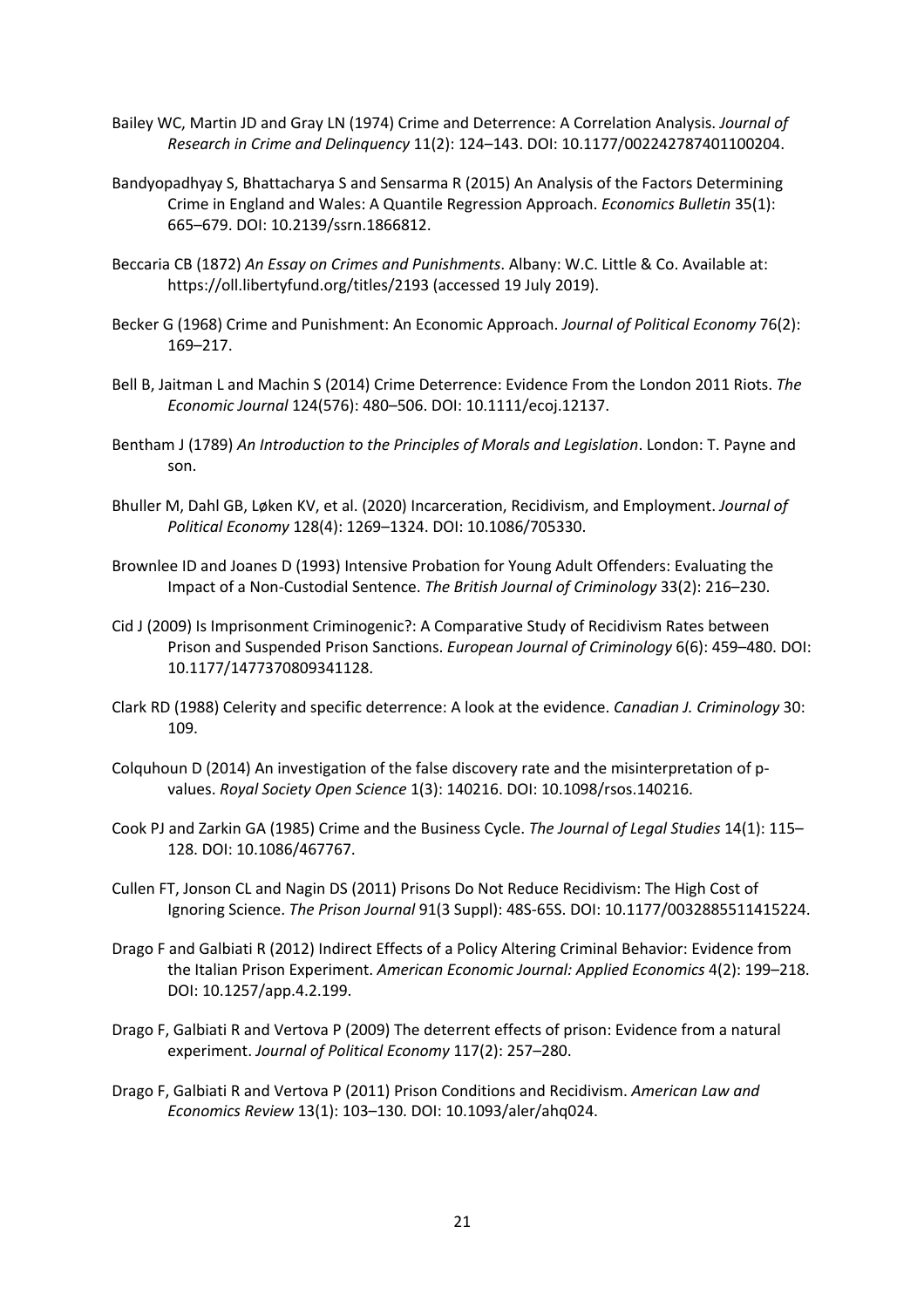- Durlauf SN and Nagin DS (2010) The deterrent effect of imprisonment. In: Cook PJ, Ludwig J, and McCrary J (eds) *Controlling Crime: Strategies and Tradeoffs*, pp. 43–94. Available at: http://economics.uchicago.edu/pdf/durlauf 060710.pdf (accessed 4 November 2012).
- Engelen P-J, Lander MW and van Essen M (2016) What determines crime rates? An empirical test of integrated economic and sociological theories of criminal behavior. *The Social Science Journal* 53(2): 247–262. DOI: 10.1016/j.soscij.2015.09.001.
- Gendreau P, Cullen FT and Goggin C (1999) *The Effects of Prison Sentences on Recidivism*. Solicitor General Canada Ottawa, ON. Available at: http://www.securitepublique.gc.ca/cnt/rsrcs/pblctns/ffcts-prsn-sntncs-rcdvsm/ffcts-prsnsntncs-rcdvsm-eng.pdf (accessed 24 February 2014).
- Han L, Bandyopadhyay S and Bhattacharya S (2013) Determinants of violent and property crimes in England and Wales: a panel data analysis. *Applied Economics* 45(34): 4820–4830. DOI: 10.1080/00036846.2013.806782.
- Hayward K (2007) Situational Crime Prevention and its Discontents: Rational Choice Theory versus the 'Culture of Now'. *Social Policy & Administration* 41(3): 232–250. DOI: 10.1111/j.1467- 9515.2007.00550.x.
- HM Treasury (2015) *Spending Review and Autumn Statement 2015*.
- Hobbes T (1651) *Leviathan: Or the Matter, Forme and Power of a Commonwealth Ecclasiasticall and Civil*. England.
- Home Office (2004) *Cutting Crime, Delivering Justice: A strategic plan for criminal justice 2004-08*. 6288, Command, July. London: Office for Criminal Justice Reform.
- Home Office (2006) *Delivering Simple, Speedy, Summary Justice*. July. London: Department for Constitutional Affairs. Available at: http://webarchive.nationalarchives.gov.uk/+/http:/www.dca.gov.uk/publications/reports\_r eviews/delivery-simple-speedy.pdf.
- Howe ES and Brandau CJ (1988) Additive Effects of Certainty, Severity, and Celerity of Punishment on Judgments of Crime Deterrence Scale Value. *Journal of Applied Social Psychology* 18(9): 796– 812. DOI: 10.1111/j.1559-1816.1988.tb02356.x.
- Jacob R (2016) *Using Aggregate Administrative Data in Social Policy Research*. Washington, D.C: Office of Planning, Research and Evaluation, Administration for Children and Families, U.S. Department of Health and Human Service. Available at: https://www.researchconnections.org/childcare/resources/35669/pdf (accessed 24 January 2021).
- Johnson E and Payne J (2014) The Decision to Commit a Crime: An Information-Processing Analysis. In: *The Reasoning Criminal: Rational Choice Perspectives on Offending*. London: Routledge, Taylor & Francis Group. Available at: https://search.ebscohost.com/login.aspx?direct=true&scope=site&db=nlebk&db=nlabk&AN =1592439 (accessed 17 October 2021).
- Killias M and Villetaz P (2008) The effects of custodial vs non-custodial sanctions on reoffending: lessons from a systematic review. *Psicothema* 20(1): 29–34.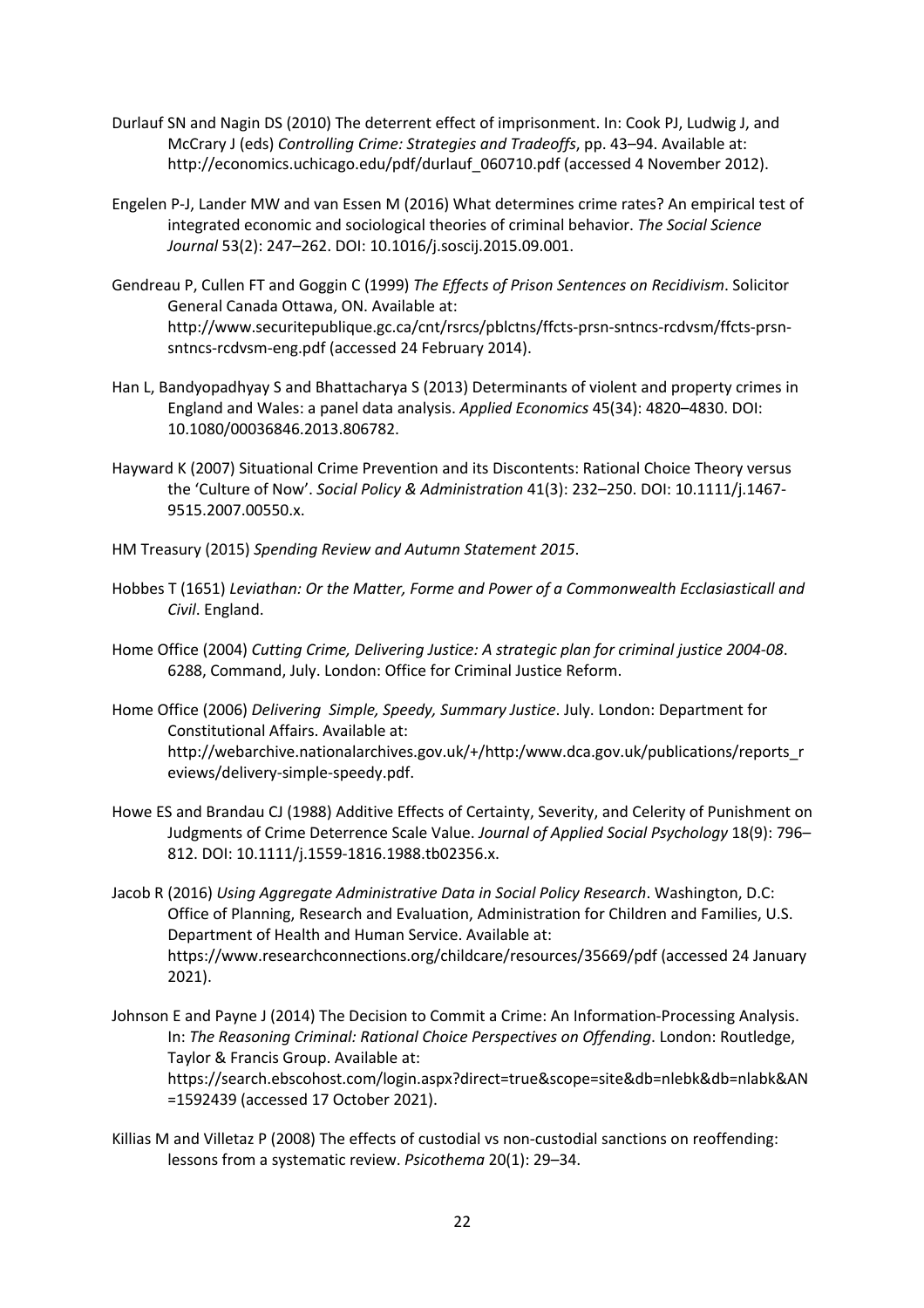- Killias M, Scheidegger D and Nordenson P (2009) The Effects of Increasing the Certainty of Punishment: A Field Experiment on Public Transportation. *European Journal of Criminology* 6(5): 387–400. DOI: 10.1177/1477370809337881.
- Lee D and McCrary J (2005) *Crime, Punishment, and Myopia*. w11491, July. Cambridge, MA: National Bureau of Economic Research. Available at: http://www.nber.org/papers/w11491.pdf (accessed 14 April 2016).
- Levitt S and Kessler D (1999) Using Sentence Enhancements to Distinguish between Deterrence and Incapacitation. *Journal of Law and Economics* 42(S1): 343–364.
- Loughran TA, Paternoster R and Weiss D (2012) Hyperbolic Time Discounting, Offender Time Preferences and Deterrence. *Journal of Quantitative Criminology* 28(4): 607–628. DOI: 10.1007/s10940-011-9163-5.
- Machin S and Meghir C (2004) Crime and Economic Incentives. *The Journal of Human Resources* XXXIX(4): 958–979. DOI: 10.3368/jhr.XXXIX.4.958.
- Marsh K and Fox C (2008) The benefit and cost of prison in the UK: the results of a model of lifetime re-offending. *Journal of Experimental Criminology* 4(4): 403–423.
- Marsh K, Fox C and Sarmah R (2009) Is custody an effective sentencing option for the UK? Evidence from a meta-analysis of existing studies. *Probation Journal* 56(2): 129–151. DOI: 10.1177/0264550508099713.
- Mendes SM (2004) Certainty, Severity, and Their Relative Deterrent Effects: Questioning the Implications of the Role of Risk in Criminal Deterrence Policy. *Policy Studies Journal* 32(1): 59–74. DOI: 10.1111/j.0190-292X.2004.00053.x.
- Mendes SM and McDonald MD (2001) Putting Severity of Punishment Back in the Deterrence Package. *Policy Studies Journal* 29(4): 588–610. DOI: 10.1111/j.1541-0072.2001.tb02112.x.
- Millie A, Jacobson J and Hough M (2003) Understanding the growth in the prison population in England and Wales. *Criminal Justice* 3(4): 369–387. DOI: 10.1177/146680250334003.
- Ministry of Justice (2012) *Swift and Sure Justice: The Government's Plans for Reform of the Criminal Justice System.* London: Stationery Office.
- Morgan R (2008) *Summary Justice Fast - but Fair?* London: Centre for Crime and Justice Studies.
- Mourtgos SM and Adams IT (2020) The Effect of Prosecutorial Actions on Deterrence: A County-Level Analysis. *Criminal Justice Policy Review* 31(4): 479–499. DOI: 10.1177/0887403419829201.
- Nagin DS (2013) Deterrence: A Review of the Evidence by a Criminologist for Economists. *Annual Review of Economics* 5(1): 83–105. DOI: 10.1146/annurev-economics-072412-131310.
- Nagin DS and Pogarsky G (2001) INTEGRATING CELERITY, IMPULSIVITY, AND EXTRALEGAL SANCTION THREATS INTO A MODEL OF GENERAL DETERRENCE: THEORY AND EVIDENCE\*. *Criminology* 39(4): 865–892. DOI: 10.1111/j.1745-9125.2001.tb00943.x.
- Nieuwbeerta P, Nagin DS and Blokland AAJ (2009) Assessing the Impact of First-Time Imprisonment on Offenders' Subsequent Criminal Career Development: A Matched Samples Comparison. *Journal of Quantitative Criminology* 25(3): 227–257. DOI: 10.1007/s10940-009-9069-7.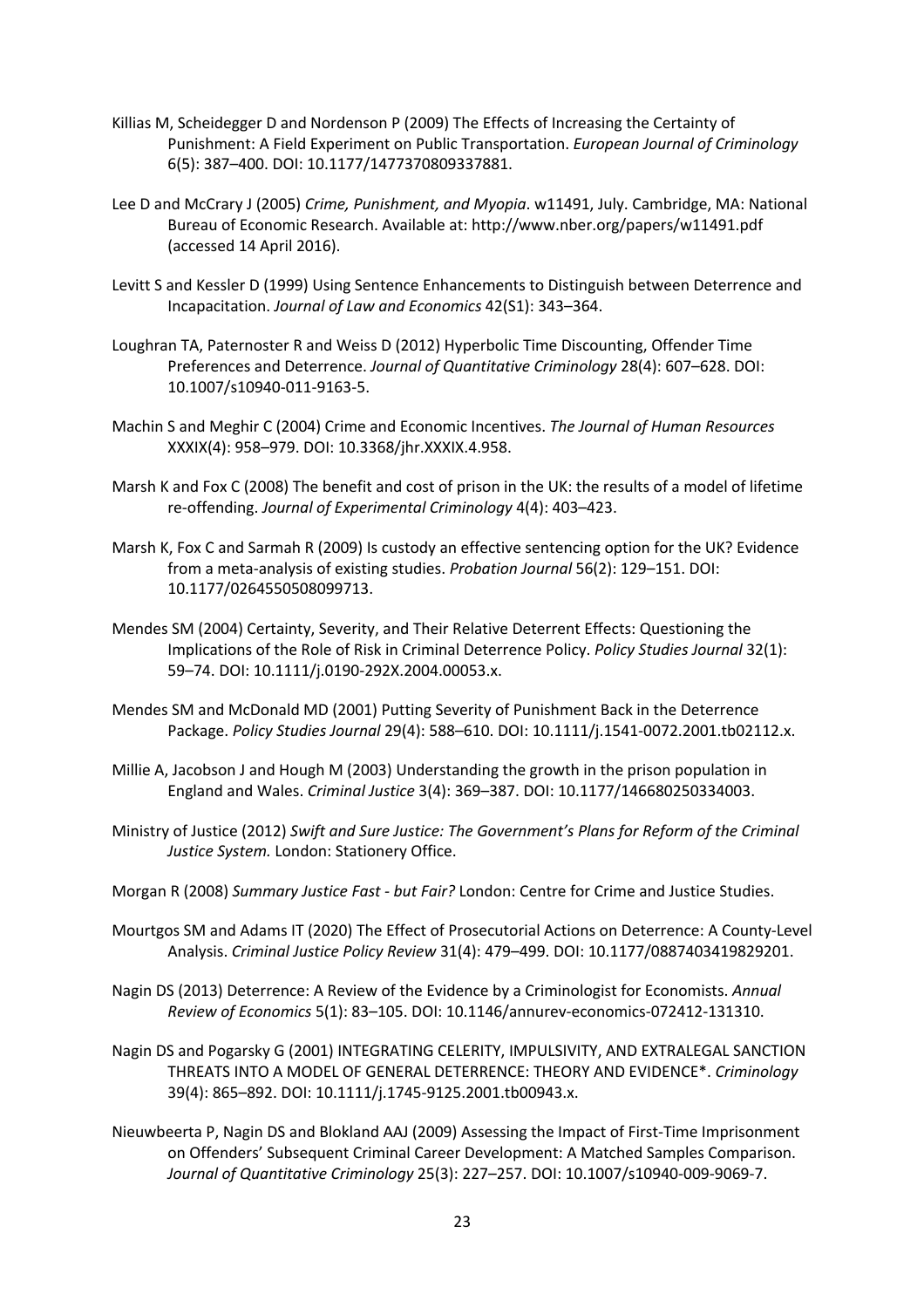- Padfield N (2012) Recalling Conditionally Released Prisoners in England and Wales. *European Journal of Probation* 4(1): 34–44. DOI: 10.1177/206622031200400104.
- Padfield N and Maruna S (2006) The revolving door at the prison gate: Exploring the dramatic increase in recalls to prison. *Criminology & Criminal Justice* 6(3): 329–352. DOI: 10.1177/1748895806065534.
- Pauwels L, Weerman F, Bruinsma G, et al. (2011) Perceived sanction risk, individual propensity and adolescent offending: Assessing key findings from the deterrence literature in a Dutch sample. *European Journal of Criminology* 8(5): 386–400. DOI: 10.1177/1477370811415762.
- Pepper JV and Petrie CV (eds) (2003) *Measurement Problems in Criminal Justice Research: Workshop Summary*. Washington, D.C.: National Academies Press. DOI: 10.17226/10581.
- Pina-Sánchez J, Lightowlers C and Roberts J (2017) Exploring the punitive surge: Crown Court sentencing practices before and after the 2011 English riots. *Criminology & Criminal Justice* 17(3): 319–339. DOI: 10.1177/1748895816671167.
- Posner RA (1985) An Economic Theory of the Criminal Law. *Columbia Law Review* 85(6): 1193. DOI: 10.2307/1122392.
- Prison Reform Trust (2011) *Prison: the facts*. Bromley Briefings, Briefing paper. London: Prison Reform Trust. Available at: http://www.prisonreformtrust.org.uk/Portals/0/Documents/Bromley%20Briefing%20Decem ber%202011.pdf.
- Rossetti P (2015) *Waiting for Justice*. June. London: Victim Support. Available at: https://www.victimsupport.org.uk/sites/default/files/Victim%20Support%20Waiting%20for %20Justice%20report.pdf (accessed 19 July 2019).
- Saridakis G and Spengler H (2012) Crime, deterrence and unemployment in Greece: A panel data approach. *The Social Science Journal* 49(2): 167–174. DOI: 10.1016/j.soscij.2011.08.005.
- Schoepfer A, Carmichael S and Piquero NL (2007) Do perceptions of punishment vary between white-collar and street crimes? *Journal of Criminal Justice* 35(2): 151–163. DOI: 10.1016/j.jcrimjus.2007.01.003.
- Sherman LW (2011) Al Capone, the Sword of Damocles, and the Police-Corrections Budget Ratio: Afterword to the Special Issue. *Criminology & Public Policy* 10(1): 195–206. DOI: 10.1111/j.1745-9133.2010.00700.x.
- Smith P, Gendreau P, Goggin C, et al. (2002) *The Effects of Prison Sentences and Intermediate Sanctions on Recidivism: General Effects and Individual Differences*. [Ottawa]: Solicitor General Canada.
- Spelman W (2008) Specifying the Relationship Between Crime and Prisons. *Journal of Quantitative Criminology* 24(2): 149–178. DOI: 10.1007/s10940-008-9042-x.
- Spelman W (2013) Prisons and Crime, Backwards in High Heels. *Journal of Quantitative Criminology* 29(4): 643–674. DOI: 10.1007/s10940-013-9193-2.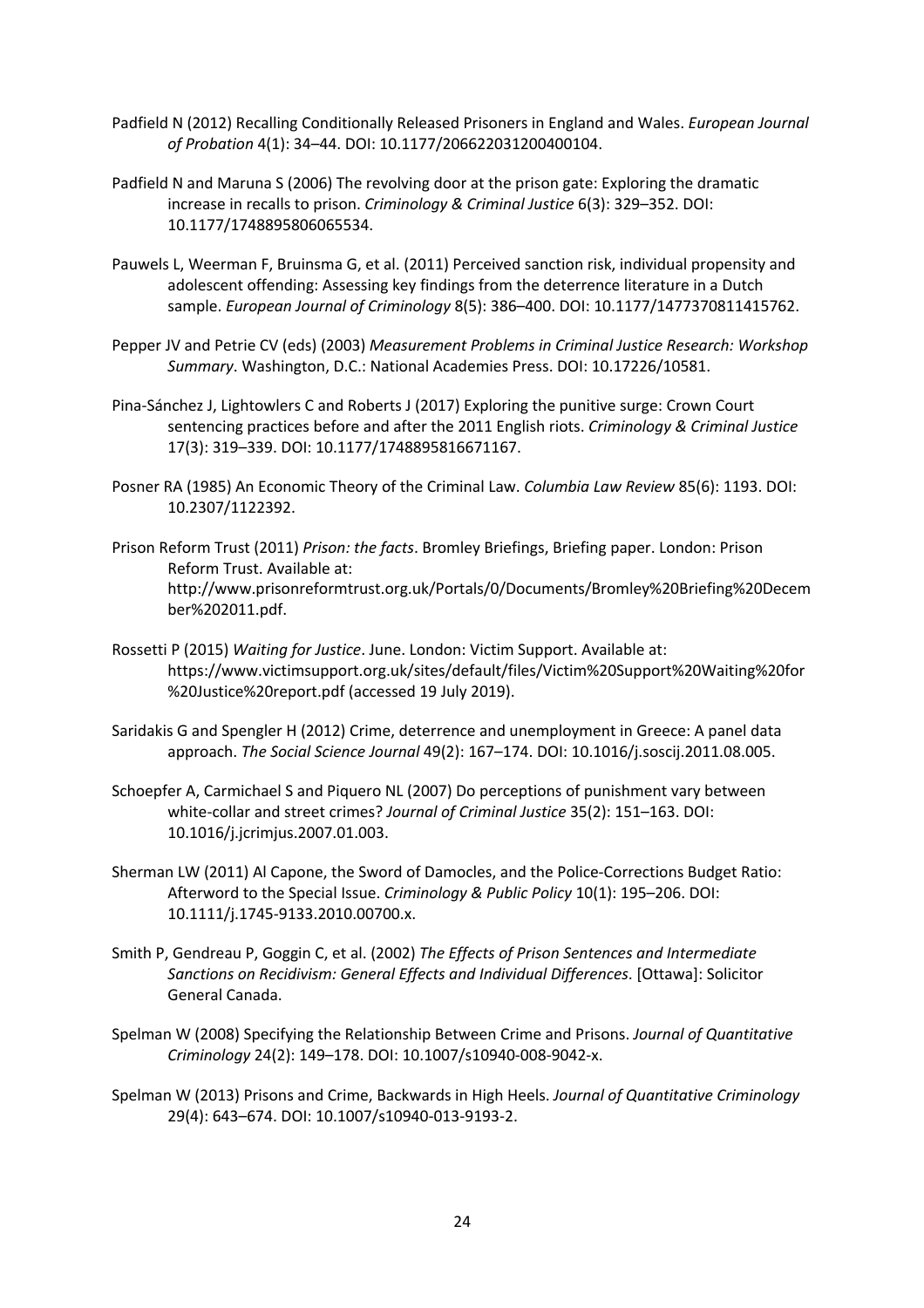- Spengler H (2006) Eine panelökonometrische Evaluation des deutschen Strafverfolgungssystems. *Journal of Economics and Statistics (Jahrbuecher fuer Nationaloekonomie und Statistik)* 226(6): 687–714.
- Steele R (2015) How offenders make decisions: Evidence of rationality. *British Journal of Community Justice* 13(3): 7–20.
- Tombs J and Jagger E (2006) Denying Responsibility. *The British Journal of Criminology* 46(5): 803– 821. DOI: 10.1093/bjc/azl002.
- Tonry MH and Farrington DP (eds) (2005) *Crime and Punishment in Western Countries, 1980-1999*. Crime and justice v. 33. Chicago: University of Chicago Press.
- Trumbull WN (1989) Estimations of the Economic Model of Crime Using Aggregate and Individual Level Data. *Southern Economic Journal* 56(2): 423. DOI: 10.2307/1059220.
- Van Gelder J-L (2013) Beyond Rational Choice: the Hot/Cool Perspective of Criminal Decision Making. *Psychology, Crime & Law* 19(9): 745–763. DOI: 10.1080/1068316X.2012.660153.
- Vieraitis LM, Kovandzic TV and Marvell TB (2007) The criminogenic effects of imprisonment: evidence from state panel data, 1974-2002. *Criminology & Public Policy* 6(3): 589–622. DOI: 10.1111/j.1745-9133.2007.00456.x.
- Von Hirsch A, Bottoms AE, Burney E, et al. (1999) *Criminal Deterrence and Sentencing Severity*. Oxford: Hart.
- Walters GD (2015) The Decision to Commit Crime: Rational or Nonrational? *Criminology, Criminal Justice Law, & Society* 16(3): 1–18.
- Wikström P-OH, Tseloni A and Karlis D (2011) Do people comply with the law because they fear getting caught? *European Journal of Criminology* 8(5): 401–420. DOI: 10.1177/1477370811416415.
- Witt R, Clarke A and Fielding N (1999) Crime and Economic Activity: a panel data approach. *British Journal of Criminology* 39(3): 391–400.
- Wodahl EJ, Boman JH and Garland BE (2015) Responding to probation and parole violations: Are jail sanctions more effective than community-based graduated sanctions? *Journal of Criminal Justice* 43(3): 242–250. DOI: 10.1016/j.jcrimjus.2015.04.010.
- Wolpin KI (1978) An Economic Analysis of Crime and Punishment in England and Wales, 1894-1967. *Journal of Political Economy* 86(5): 815–840. DOI: 10.1086/260713.
- Yu J (1994) Punishment celerity and severity: Testing a specific deterrence model on drunk driving recidivism. *Journal of Criminal Justice* 22(4): 355–366. DOI: 10.1016/0047-2352(94)90082-5.
- Yu J, Evans PC and Clark LP (2006) Alcohol addiction and perceived sanction risks: Deterring drinking drivers. *Journal of Criminal Justice* 34(2): 165–174. DOI: 10.1016/j.jcrimjus.2006.01.004.
- Zedlewski EW (1985) When Have We Punished Enough? *Public Administration Review* 45: 771. DOI: 10.2307/3135035.